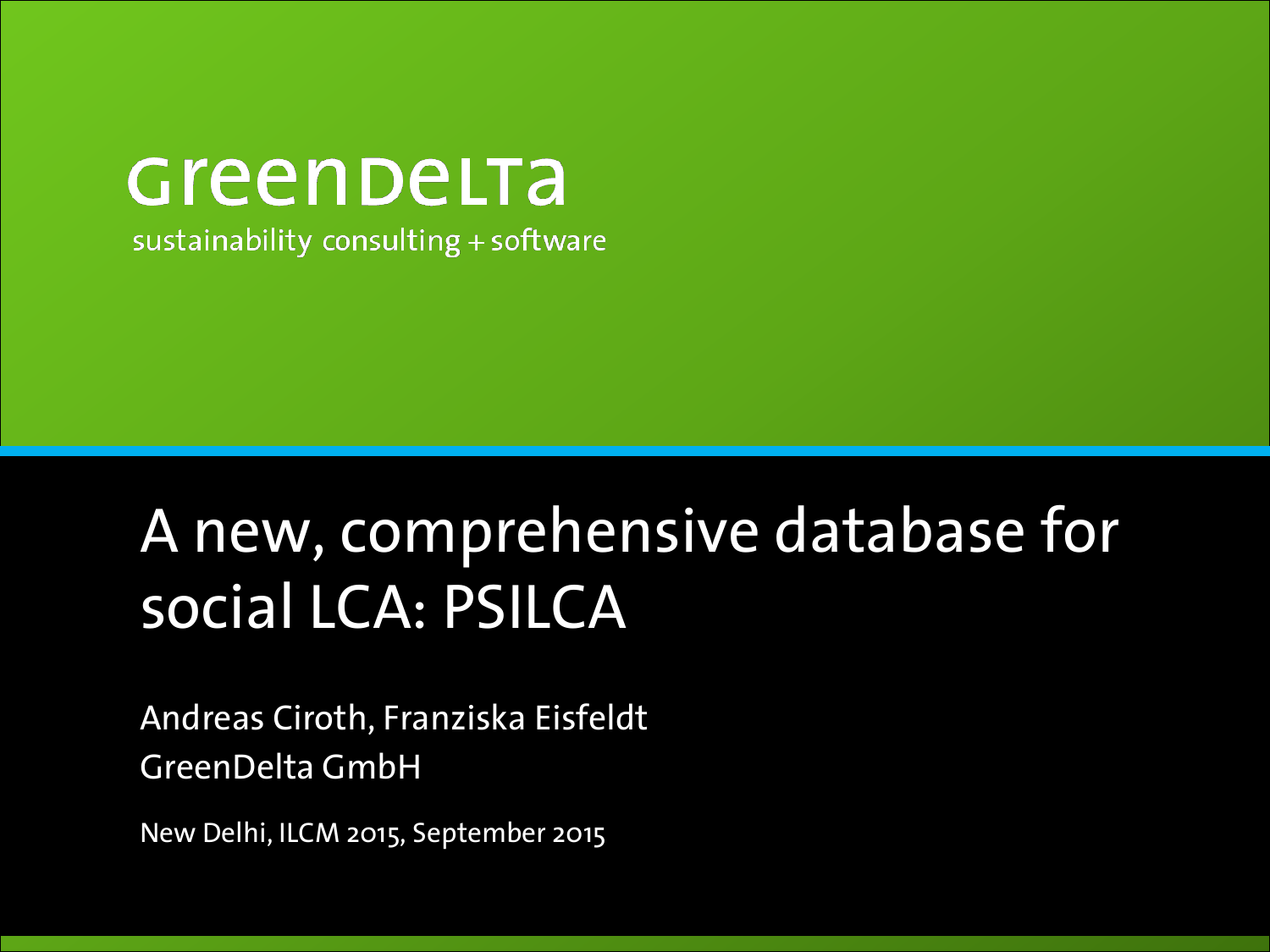### **PSILCA database – Agenda**

- 1. Background and motivation
- 2. Approach
- 3. Application
- 4. Current Status
- 5. Results and conclusion

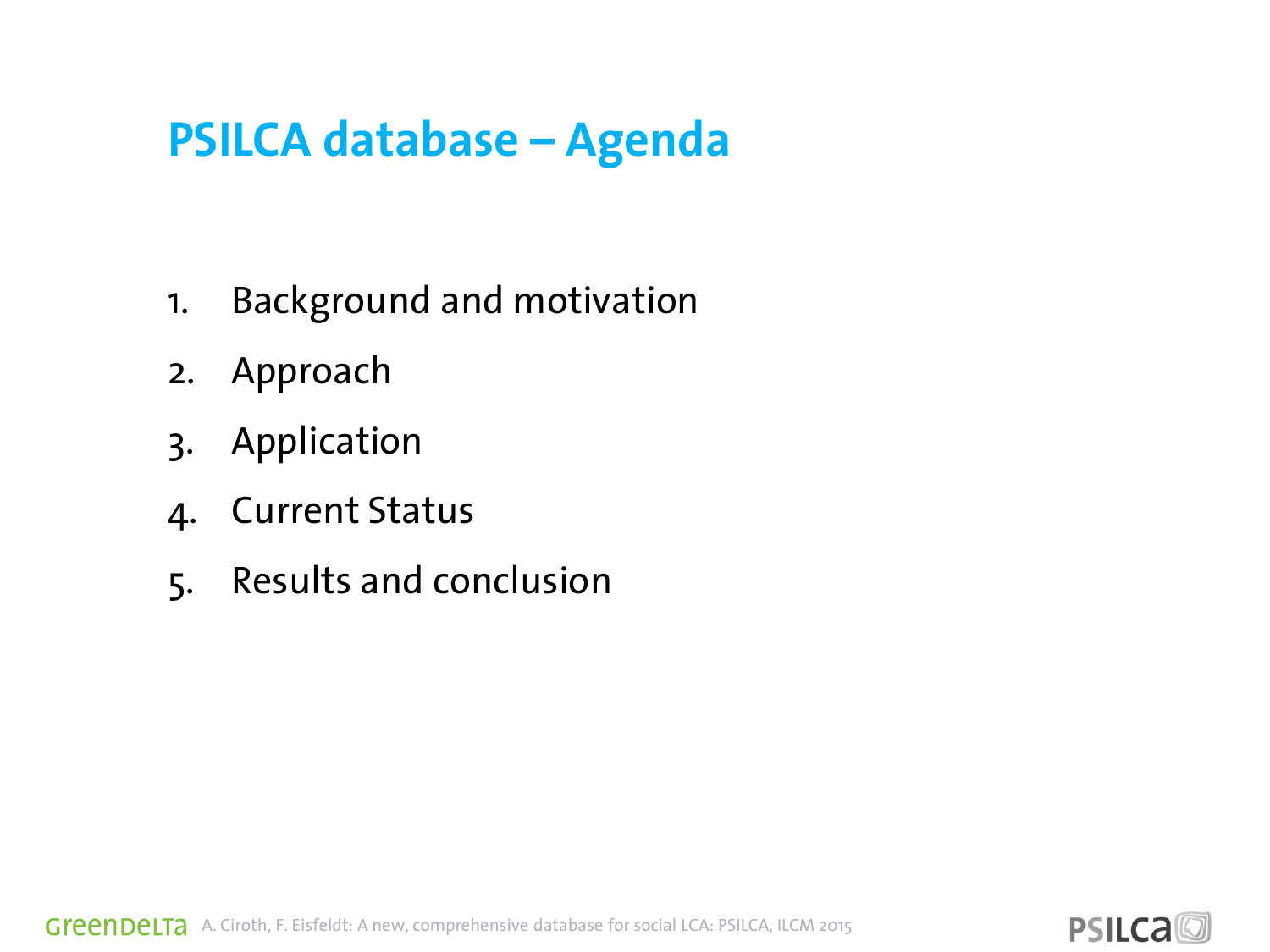# 1 Background and motivation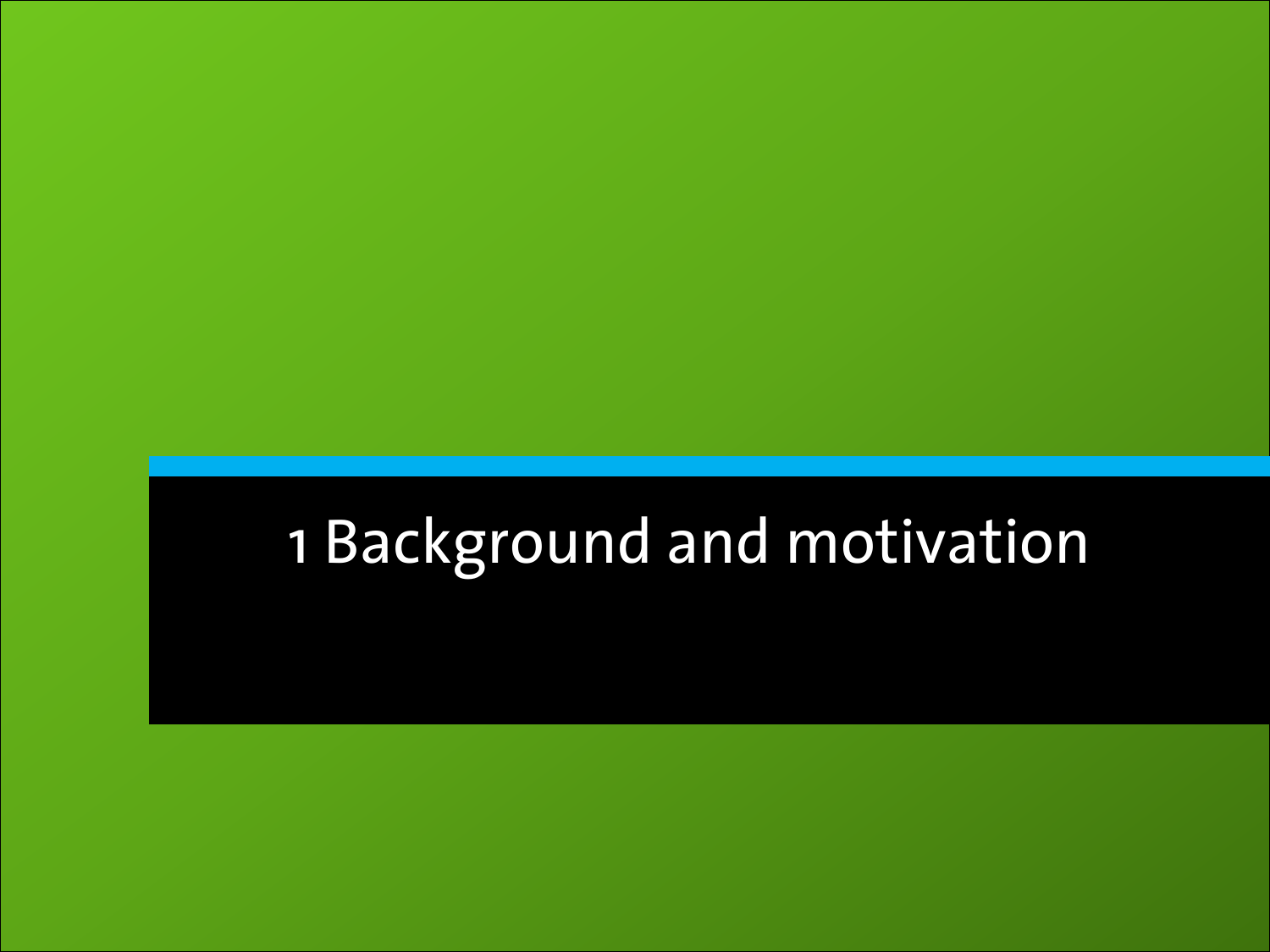### **Background and Motivation**

- Social LCA studies typically cover global life cycles consisting of many different, interlinked processes
- Impossible and inefficient to collect specific information for every single process
- $\rightarrow$  Generic information for generic processes
- $\rightarrow$  Obvious and urgent need for a comprehensive, generic database for S-LCA

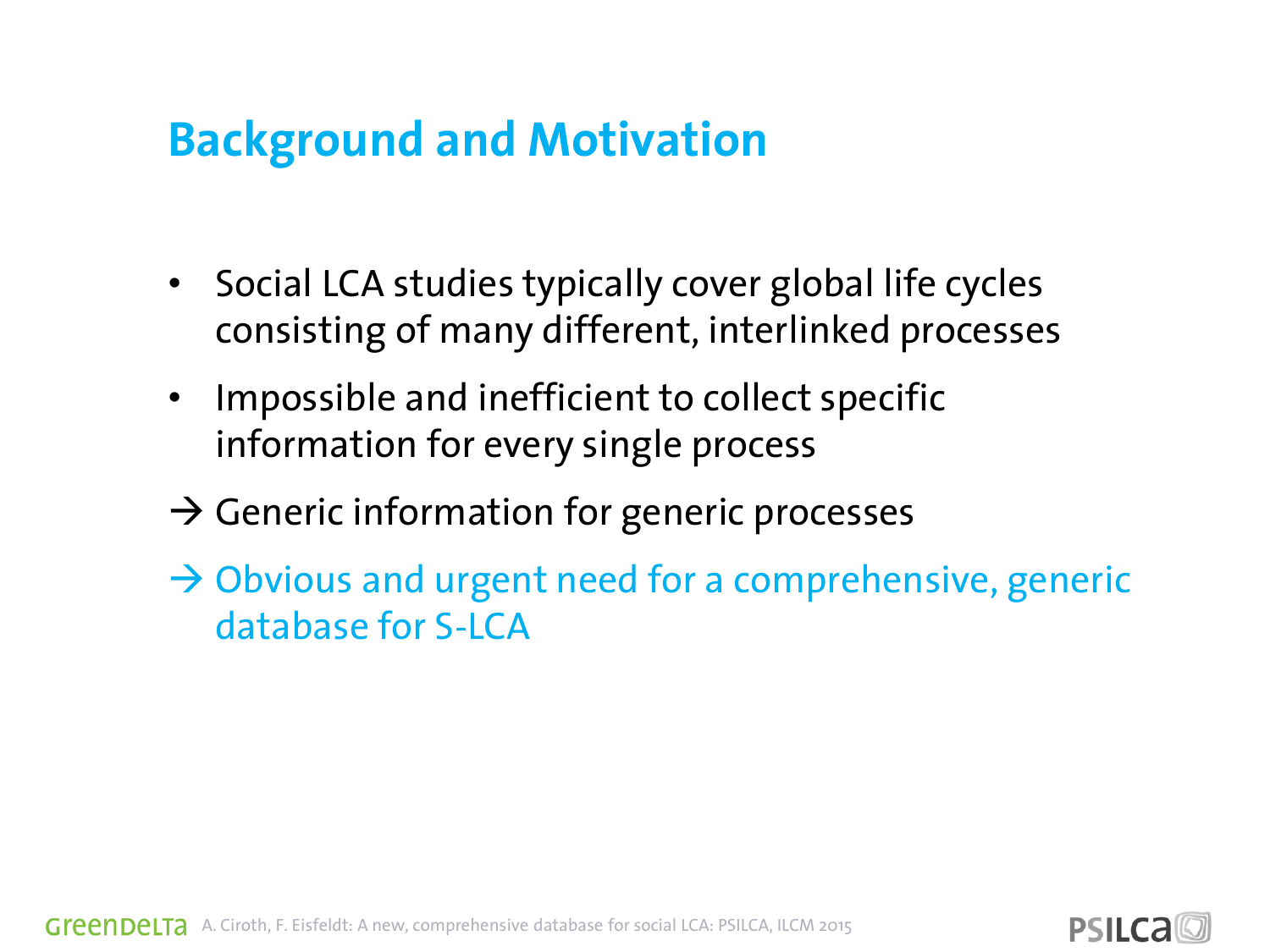### **Background and Motivation**

#### Challenges to be addressed

- Social data is often qualitative  $\rightarrow$  hard to access, measure and organize
- Indicators (social measures) are needed to capture social observations, but no consensus about "important" social impacts
- Selection of indicators and assessment of impacts is subjective  $\rightarrow$  different approaches, individual evaluation and interpretation



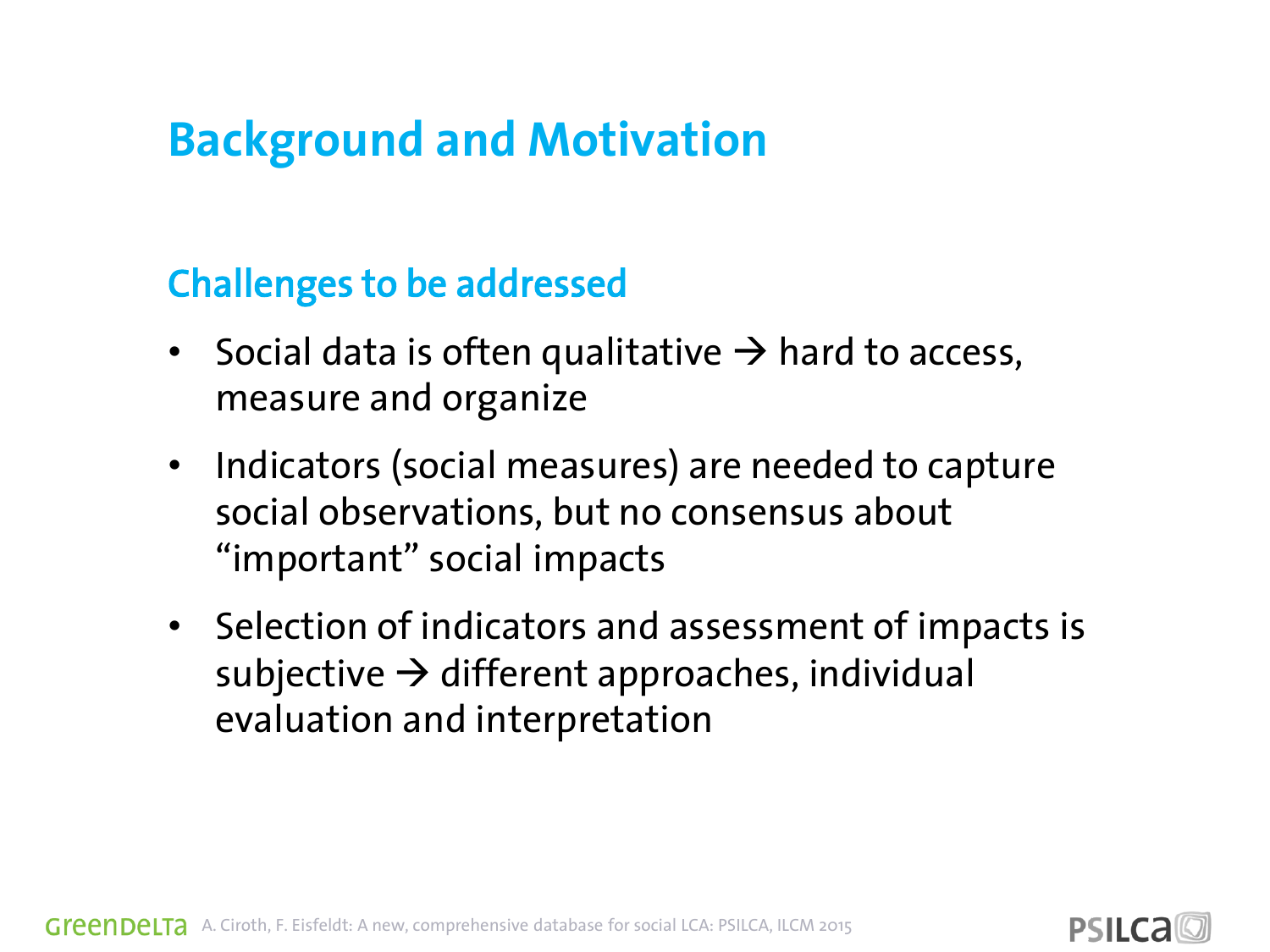#### **Background and Motivation**

 $\rightarrow$  A new database created, called PSILCA **(Product Social Impact Life Cycle Assessment)**



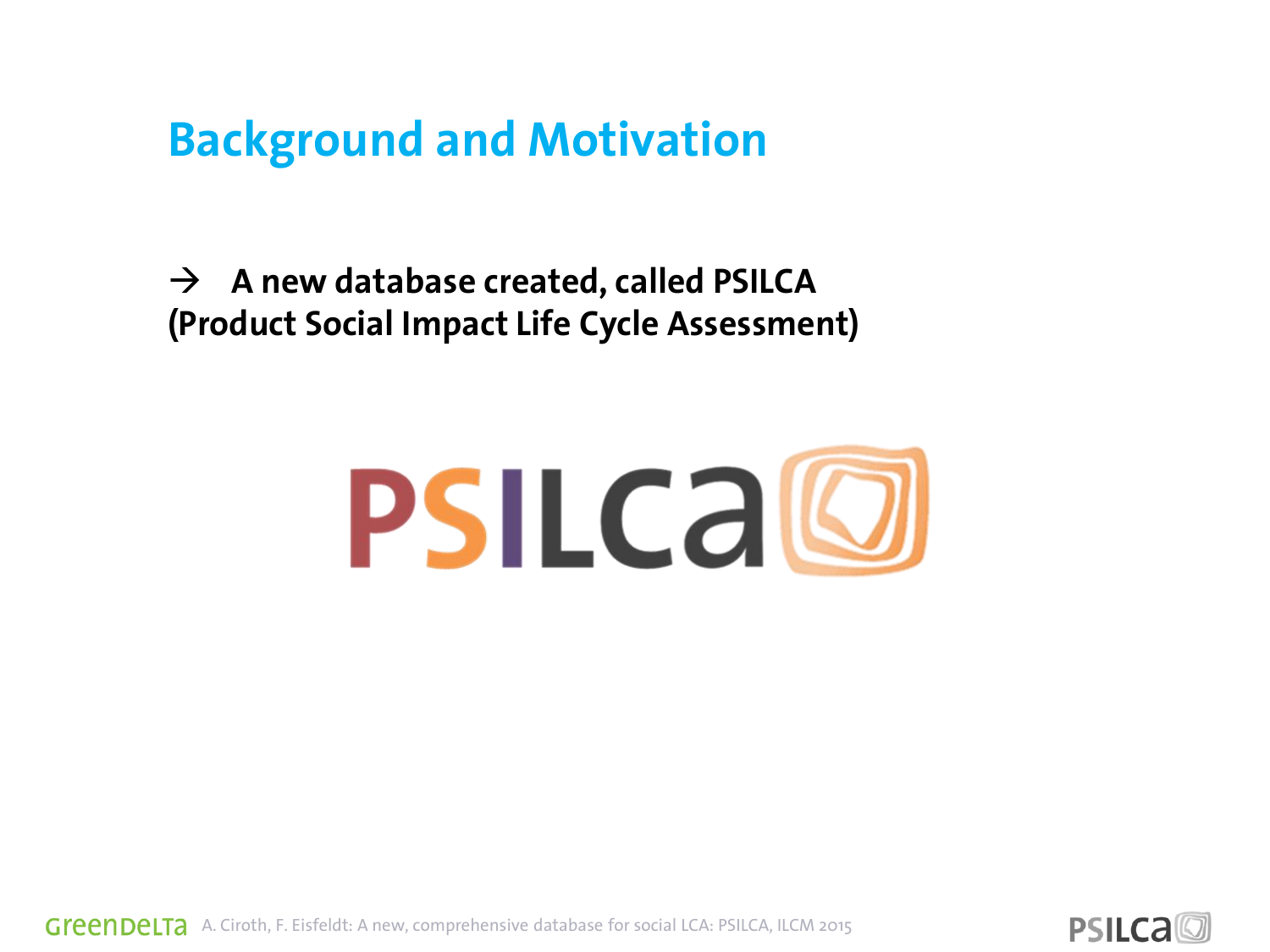# 2 Approach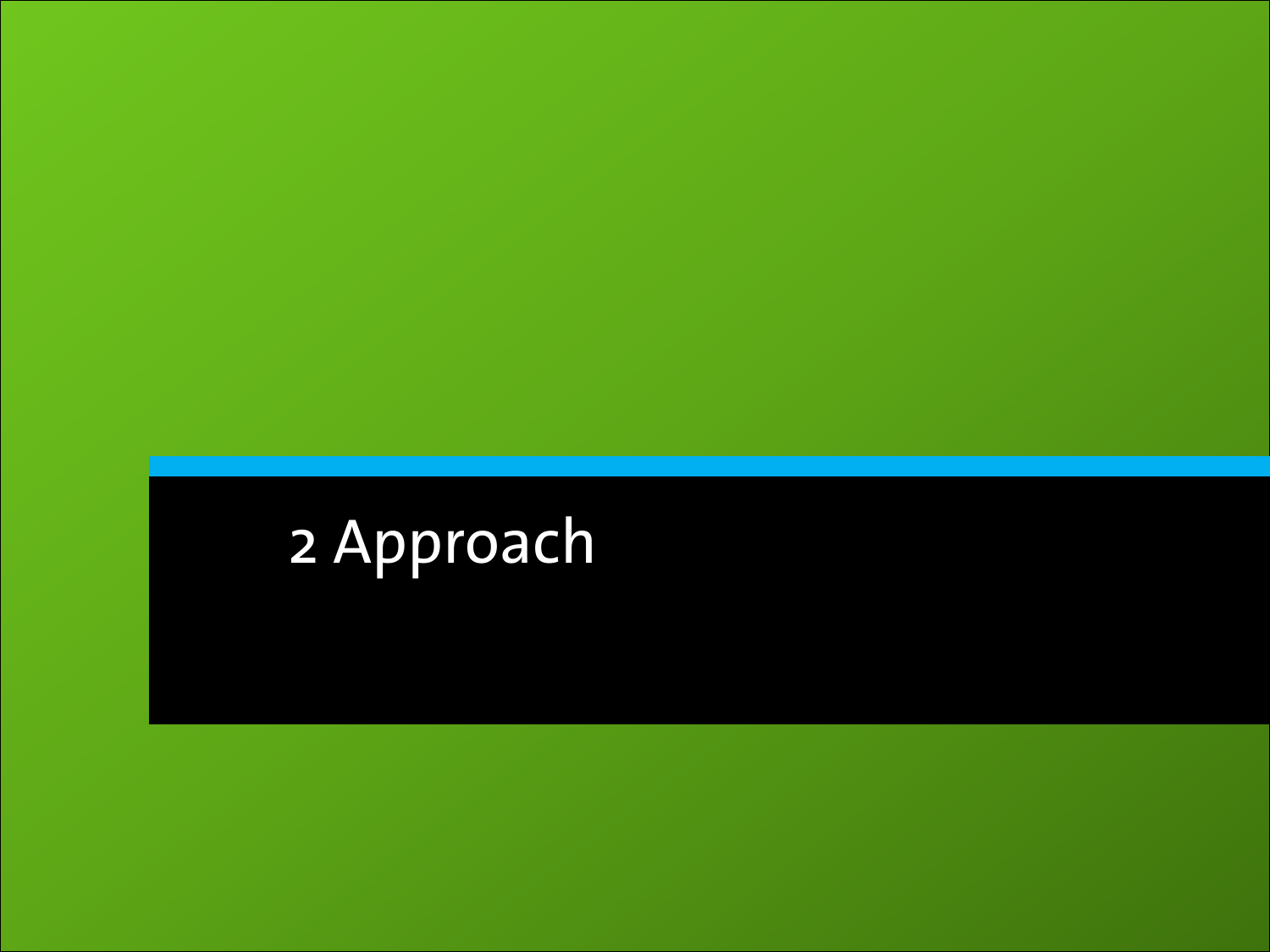## **Approach**

#### Eora MRIO database as backbone (Lenzen et al.):

- 189 individual countries represented by a total of 15,909 sectors
- high-resolution heterogeneous classification, or 26 sector harmonized classification
- continuous coverage for the period 1970-2012 (satellite accounts to 2010)
- raw data drawn from the UN's System of National Accounts and COMTRADE databases, Eurostat…

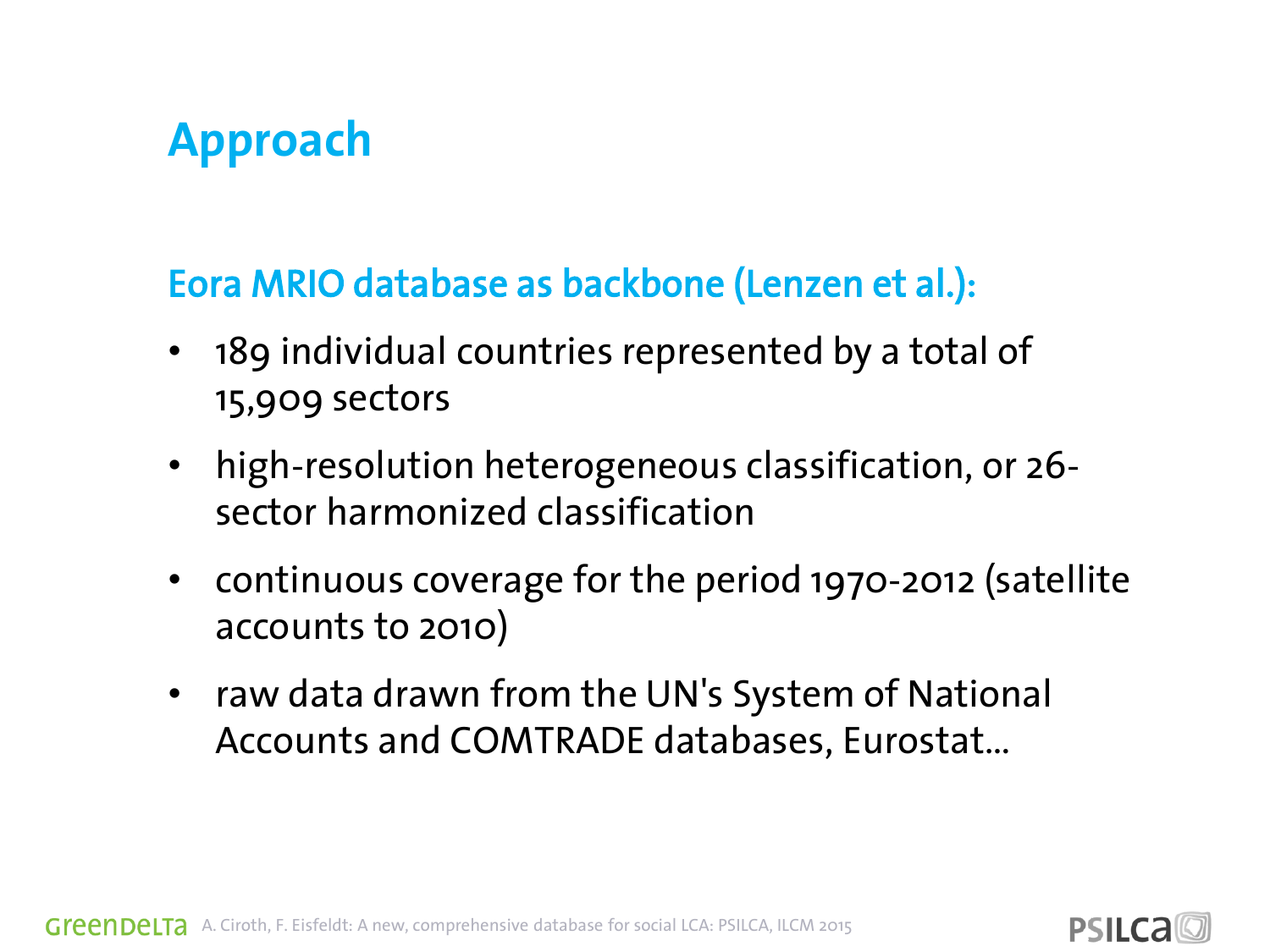# **Structure of processes**

#### 26 harmonized sectors (industries) for Afghanistan

| <b>E</b> : Navigation                                         |
|---------------------------------------------------------------|
| Dipsilca_intermediate_28072015                                |
| <b>Projects</b>                                               |
| Product systems                                               |
| Impact assessment methods                                     |
| <b>P</b> Processes                                            |
| <b>P</b> Afghanistan                                          |
| <sup>2</sup> Industries                                       |
| <b>P</b> Agriculture - AFG                                    |
| P Construction - AFG                                          |
| P Education, Health and Other Services - AFG                  |
| <b>P</b> Electrical and Machinery - AFG                       |
| <b>P</b> Electricity, Gas and Water - AFG                     |
| P Finacial Intermediation and Business Activities - AFG       |
| P Fishing - AFG                                               |
| P Food & Beverages - AFG                                      |
| <b>P</b> Hotels and Restraurants - AFG                        |
| <b>P</b> Maintenance and Repair - AFG                         |
| P Metal Products - AFG                                        |
| <b>P</b> Mining and Quarrying - AFG                           |
| <b>P</b> Other Manufacturing - AFG                            |
| P Others - AFG                                                |
| P Petroleum, Chemical and Non-Metallic Mineral Products - AFG |
| P Post and Telecommunications - AFG                           |
| $P$ Private Households - AFG                                  |
| P Public Administration - AFG                                 |
| P Recycling - AFG                                             |
| P Re-export & Re-import - AFG                                 |
| P Retail Trade - AFG                                          |
| P Textiles and Wearing Apparel - AFG                          |
| P Transport - AFG                                             |
| P Transport Equipment - AFG                                   |
| P Wholesale Trade - AFG                                       |
| P Wood and Paper - AFG                                        |
| <b>P</b> Albania                                              |
| <b>P.</b> Algeria                                             |
| <b>P</b> Andorra                                              |
| <b>P</b> Angola                                               |
| <b>Antigua</b>                                                |
| <b>Argentina</b>                                              |
| <b>P</b> Commodities                                          |
| <b>P.</b> Industries                                          |
|                                                               |

#### 1022 detailed sectors (industries and commodities) for UK

| Navigation        |                                                                                                                  |
|-------------------|------------------------------------------------------------------------------------------------------------------|
| <b>DEP</b> Uganda |                                                                                                                  |
| $ P$ UK           |                                                                                                                  |
|                   | <b>4 P</b> Commodities                                                                                           |
|                   | P Accounting, book-keeping and auditing activities; tax consultancy - GBR                                        |
|                   | P Activities of business, employers and professional organisations - GBR                                         |
|                   | P Activities of other membership organisations - GBR                                                             |
|                   | P. Activities of other transport agencies - GBR                                                                  |
|                   | <b>P</b> Activities of trade unions - GBR                                                                        |
|                   | 2 Activities of travel agencies and tour operators; tourist assistance activities not elsewhere classified - GBR |
|                   | <b>P</b> Adult and other education - GBR                                                                         |
|                   | <b>P</b> Advertising - GBR                                                                                       |
|                   | $\hat{P}$ Agricultural service activities; landscape gardening Change of title for SIC(2003) - GBR               |
|                   | P Aluminium ores and concentrates - GBR                                                                          |
|                   | <b>P</b> Aluminium production - GBR                                                                              |
|                   | P Ancillary activities related to printing - GBR                                                                 |
|                   | <b>P</b> Animal husbandry service activities, except veterinary activities - GBR                                 |
|                   | [2] Architectural and engineering activities and related technical consultancy - GBR                             |
|                   | <b>P</b> Artistic and literary creation and interpretation - GBR                                                 |
|                   | <b>P</b> Auxiliary financial services - GBR                                                                      |
|                   | P Bacon and ham production - GBR                                                                                 |
|                   | P Banks - GBR                                                                                                    |
|                   | P Bars - GBR                                                                                                     |
|                   | P Bookbinding - GBR                                                                                              |
|                   | P Botanical and zoological gardens and nature reserve activities - GBR                                           |
|                   | <b>P</b> Building and repairing of pleasure and sporting boats - GBR                                             |
|                   | P Building and repairing of ships - GBR                                                                          |
|                   | <b>P</b> Building societies - GBR                                                                                |
|                   | P Business and management consultancy activities - GBR                                                           |
|                   | P Buying and selling of own real estate - GBR                                                                    |
|                   | P Call centre activities - GBR                                                                                   |
|                   | $\hat{P}$ Camping sites and other provision of short-stay accommodation - GBR                                    |
|                   | P Canteens - GBR                                                                                                 |
|                   | P Cargo handling - GBR                                                                                           |
|                   | <b>P</b> Casting of iron - GBR                                                                                   |
|                   | <b>P</b> Casting of light metals - GBR                                                                           |
|                   | P Casting of other non-ferrous metals - GBR                                                                      |
|                   | <b>P</b> Casting of steel - GBR                                                                                  |
|                   | <b>P</b> Catering - GBR                                                                                          |
|                   | P Cold drawing - GBR                                                                                             |
|                   | P Cold forming or folding - GBR                                                                                  |
|                   | $\left  \mathbf{P} \right $ Cold rolling of narrow strip - GBR                                                   |

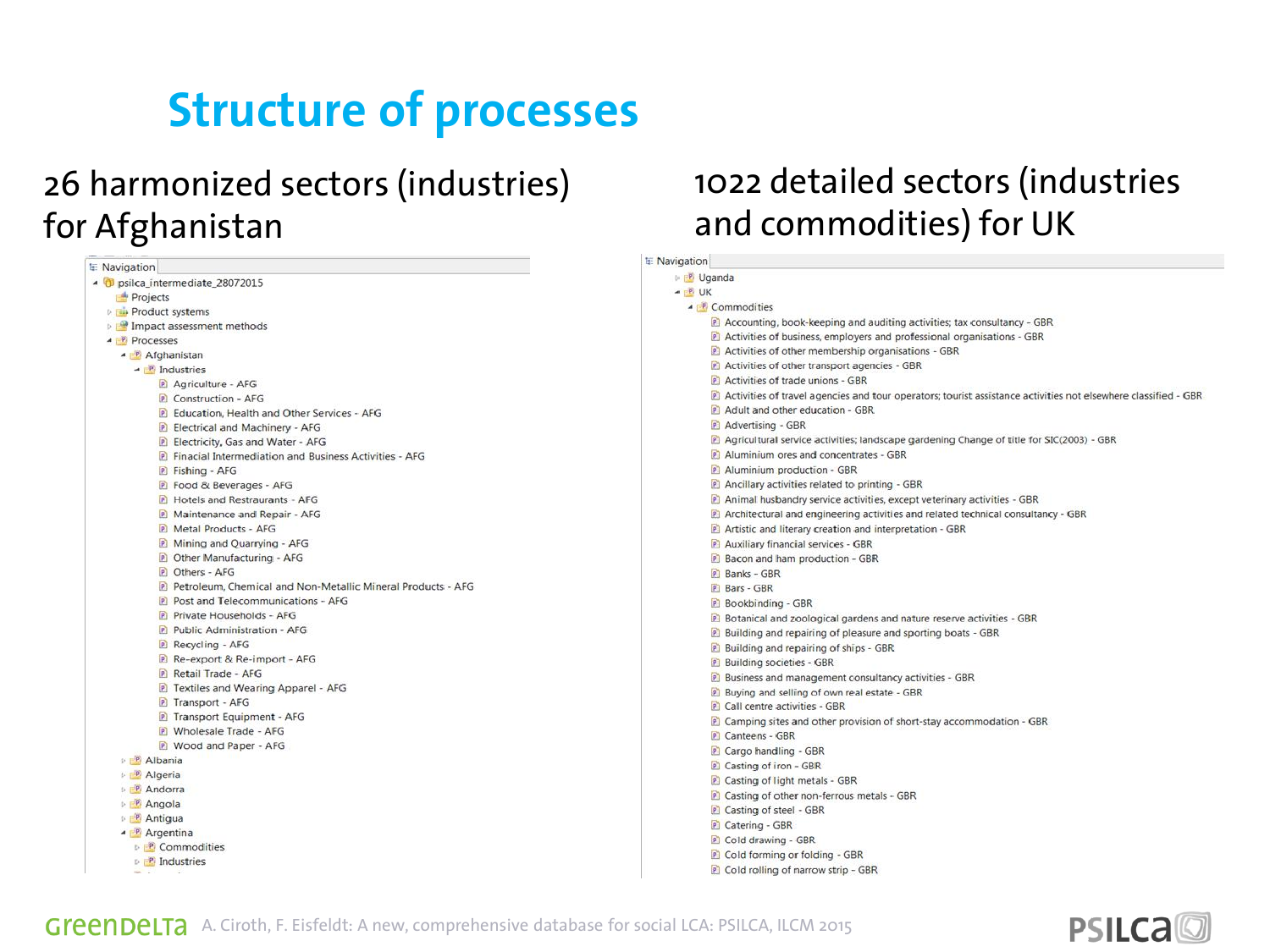#### **Indicator structure**

• Social indicators and its structure mainly inspired by UNEP/SETAC guidance book:

STAKEHOLDER – SUBCATEGORY – INDICATOR – (SUBINDICATOR)

• Currently, there are 88 qualitative and quantitative indicators addressing 23 subcategories (topics) and 5 affected stakeholder groups



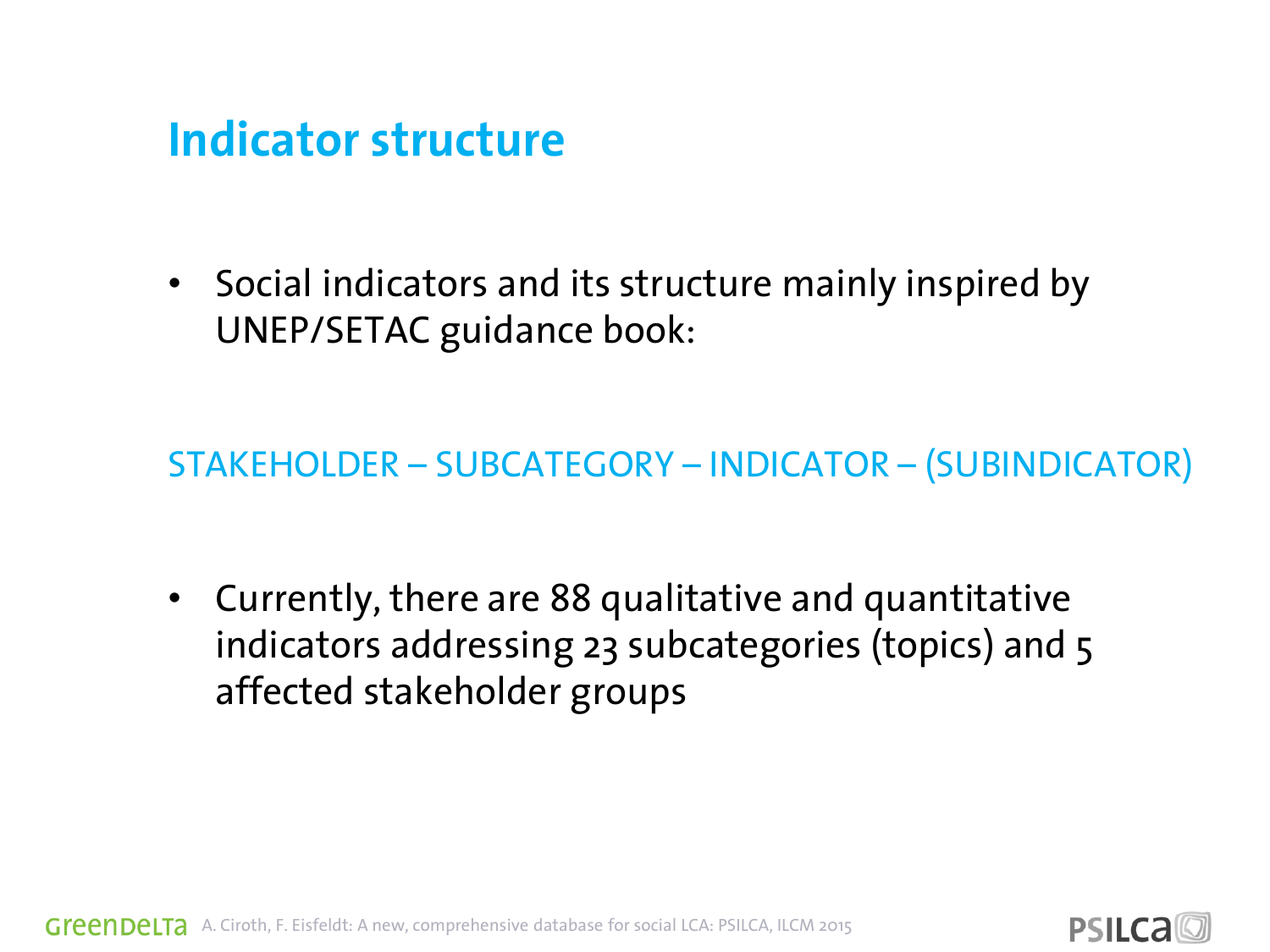#### **Stakeholders and Subcategories**

| Stakeholder        | Subcategory                            |
|--------------------|----------------------------------------|
| <b>Workers</b>     | Child labour                           |
|                    | <b>Forced labour</b>                   |
|                    | Fair salary                            |
|                    | Working time                           |
|                    | Discrimination                         |
|                    | <b>Health and Safety</b>               |
|                    | Social benefits, legal issues          |
|                    | Workers' rights                        |
|                    | Fair competition                       |
| Value chain actors | Corruption                             |
|                    | Promoting social responsibility        |
|                    | Supplier relationships                 |
|                    | <b>Health and Safety</b>               |
| Society            | Contribution to economic development   |
|                    | Prevention and mitigation of conflicts |
|                    | Access to material resources           |
|                    | Respect of indigenous rights           |
| Local community    | Safe and healthy living conditions     |
|                    | Local employment                       |
|                    | Migration                              |
|                    | <b>Health and Safety</b>               |
| Consumers          | Transparency                           |
|                    | End of life responsibility             |

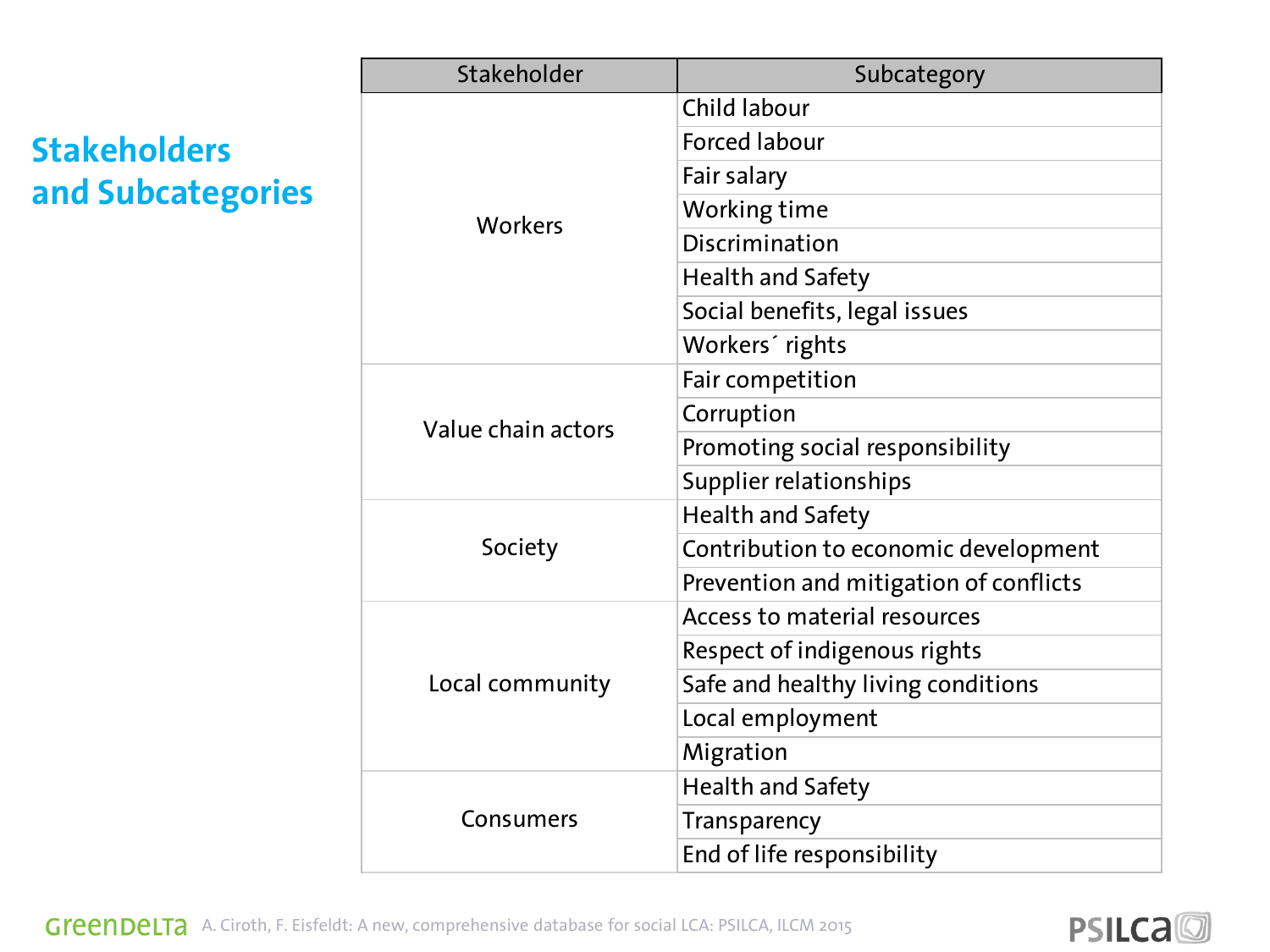#### **Data sources**

#### Variety of sources is considered for data collection:

- Reputable, statistical agencies (World Bank, International Labour Organization, World Health Organization, United Nations…)
- Private or governmental databases (ICTWSS database about trade unions etc. by University of Amsterdam, United States Department of Labor…)
- Various case studies and own investigation
- Big data analyses planned

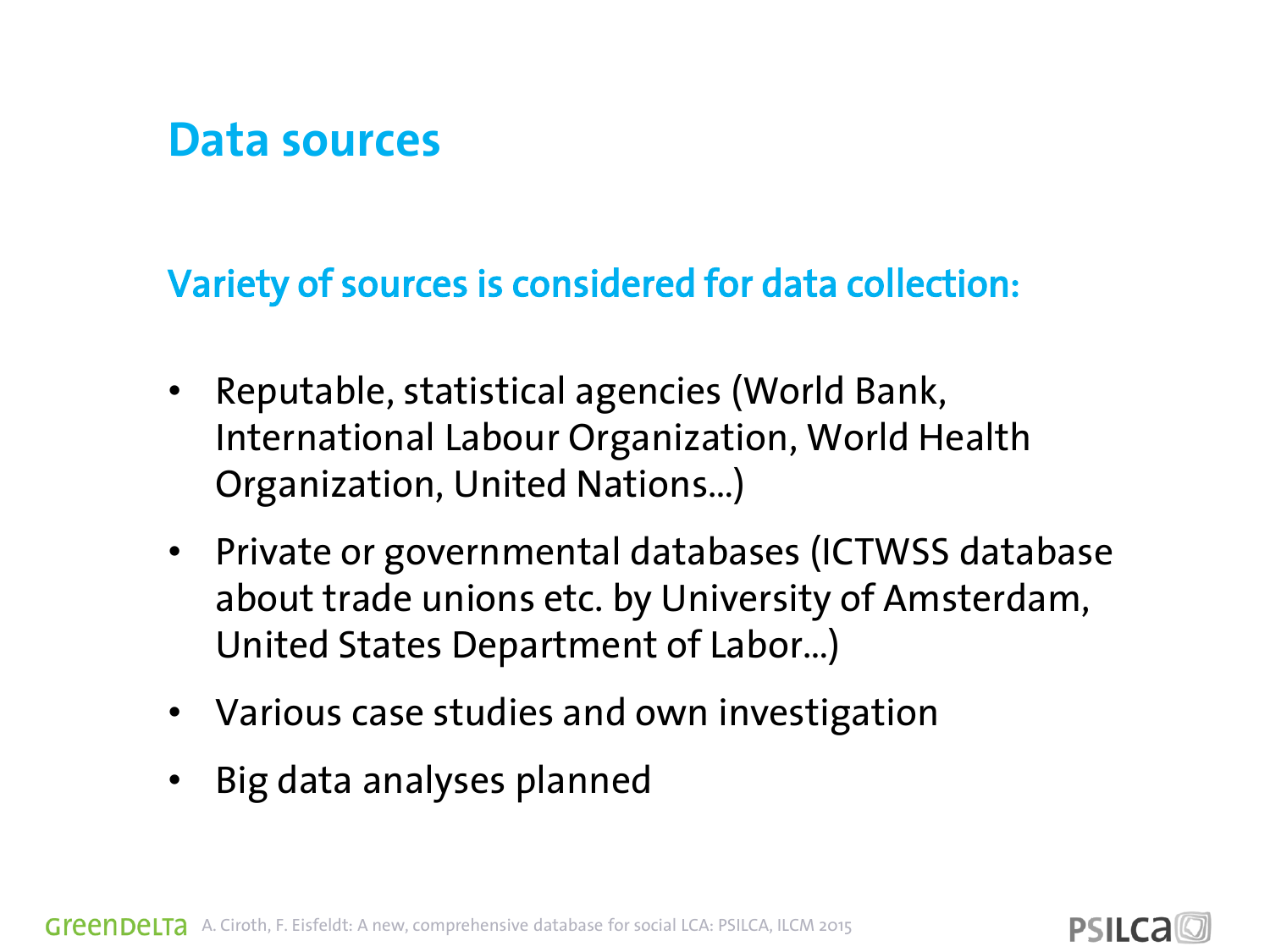#### **Data attribution**

- In many cases, data is not directly attributable or not available for specific sectors, data attribution through:
	- $\rightarrow$  Interpolation (from higher level clusters to lower levels)
	- $\rightarrow$  Extrapolation of known values (from lower level clusters to higher levels)
	- $\rightarrow$  Average values (over countries of country groups, over sectors within one country)

 $\rightarrow$  This "extrapolation" of data is documented as part of data quality

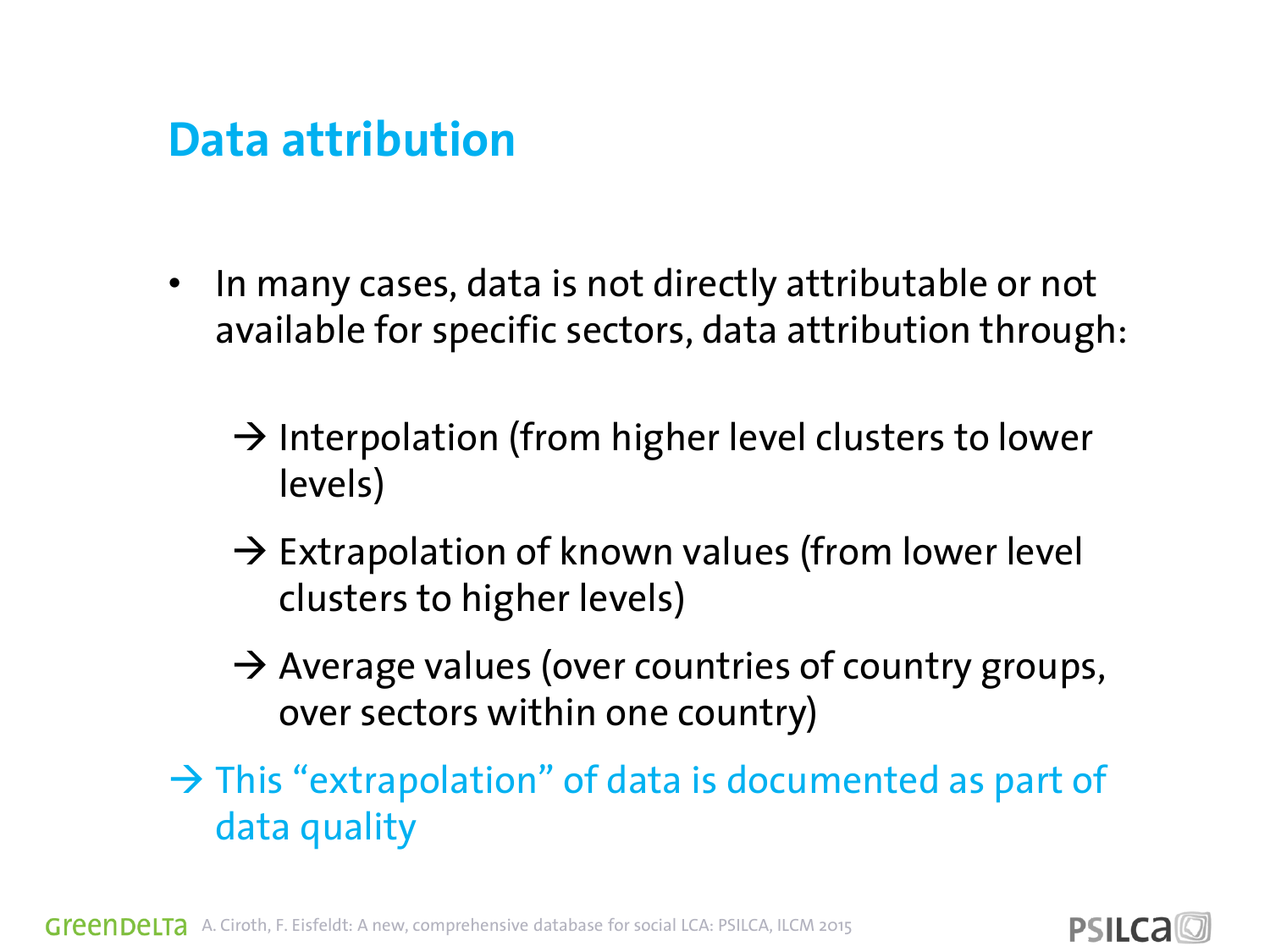### **Data quality**

Data quality assessed by a square, pedigree matrix (based on Weidema and Wesnæs (1996), but adapted to social LCA, Ciroth and Franze 2014)



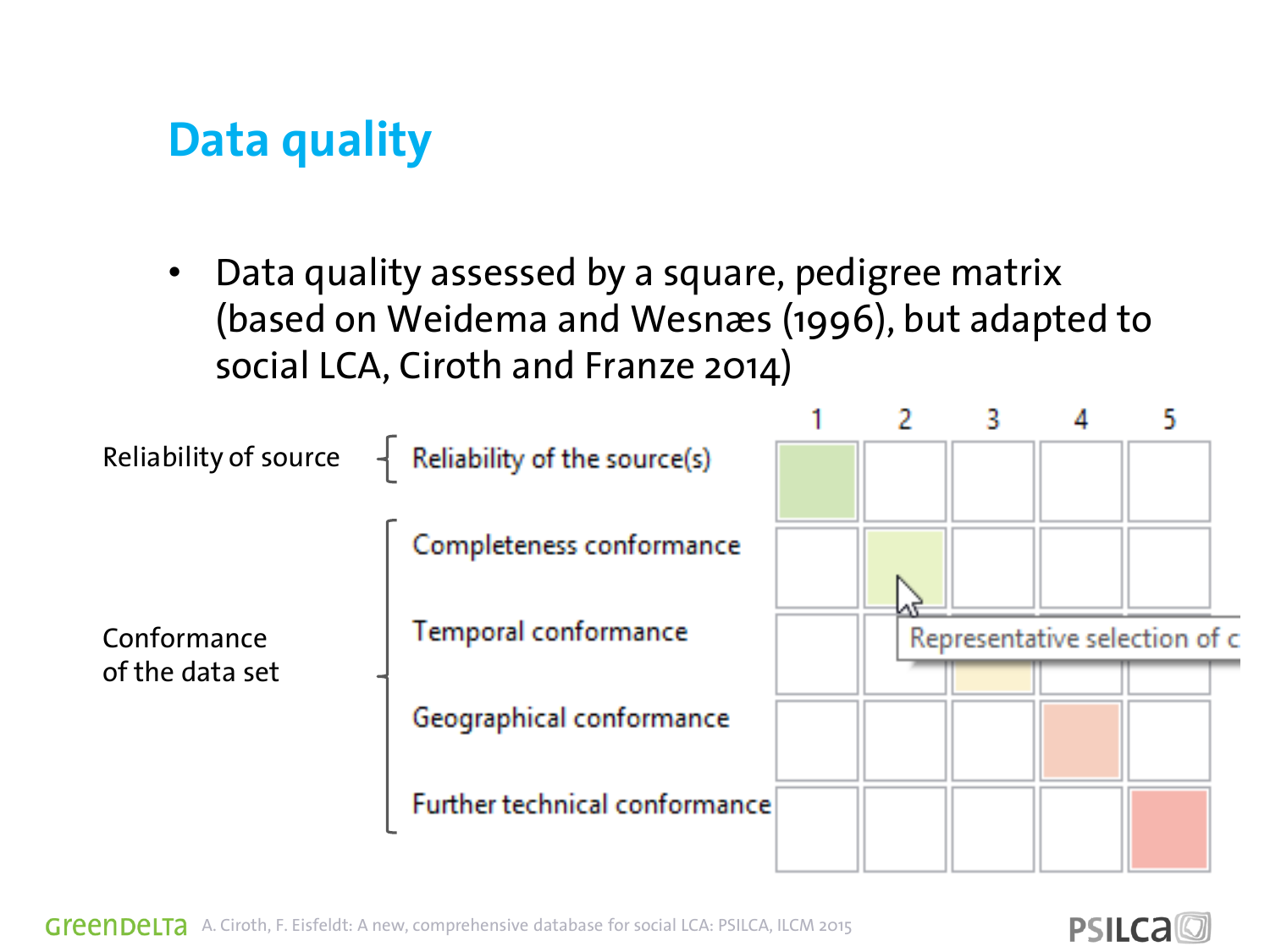### **Indicator assessment**

• Assessed by an ordinal risk scale of typically 6 different risk levels:

no risk, very low risk, low risk, medium risk, high risk, very high risk

#### v Outputs

| Flow                                                                                | ▴<br>Category             | Flow         |
|-------------------------------------------------------------------------------------|---------------------------|--------------|
| ** Mining and Quarrying - BDI                                                       | <b>Burundi/Industries</b> | Mark         |
| Children in employment, female; very high risk                                      | <b>Child labour</b>       | Units        |
| Children in employment, male; very high risk                                        | Child labour              | Units        |
| Children in employment, total; very high risk                                       | Child labour              | Units        |
| Gender wage gap; no data                                                            | <b>Discrimination</b>     | Units        |
| Anti-competitive behaviour or violation of anti-trust and monopoly legislation; ver | <b>Fair competition</b>   | Units        |
| Living wage, per month; no data                                                     | <b>Fair salary</b>        | Units        |
| Minimum wage, per month; very high risk                                             | <b>Fair salary</b>        | <b>Units</b> |
| Trafficking in persons; high risk                                                   | <b>Forced Labour</b>      | Units        |
| Goods produced by forced labour; no risk                                            | <b>Forced Labour</b>      | Units        |
| Frequency of forced labour; high risk                                               | <b>Forced Labour</b>      | Units        |
| DALYs due to indoor and outdoor air and water pollution; very high risk             | Health and safety of work | Units        |
|                                                                                     |                           |              |

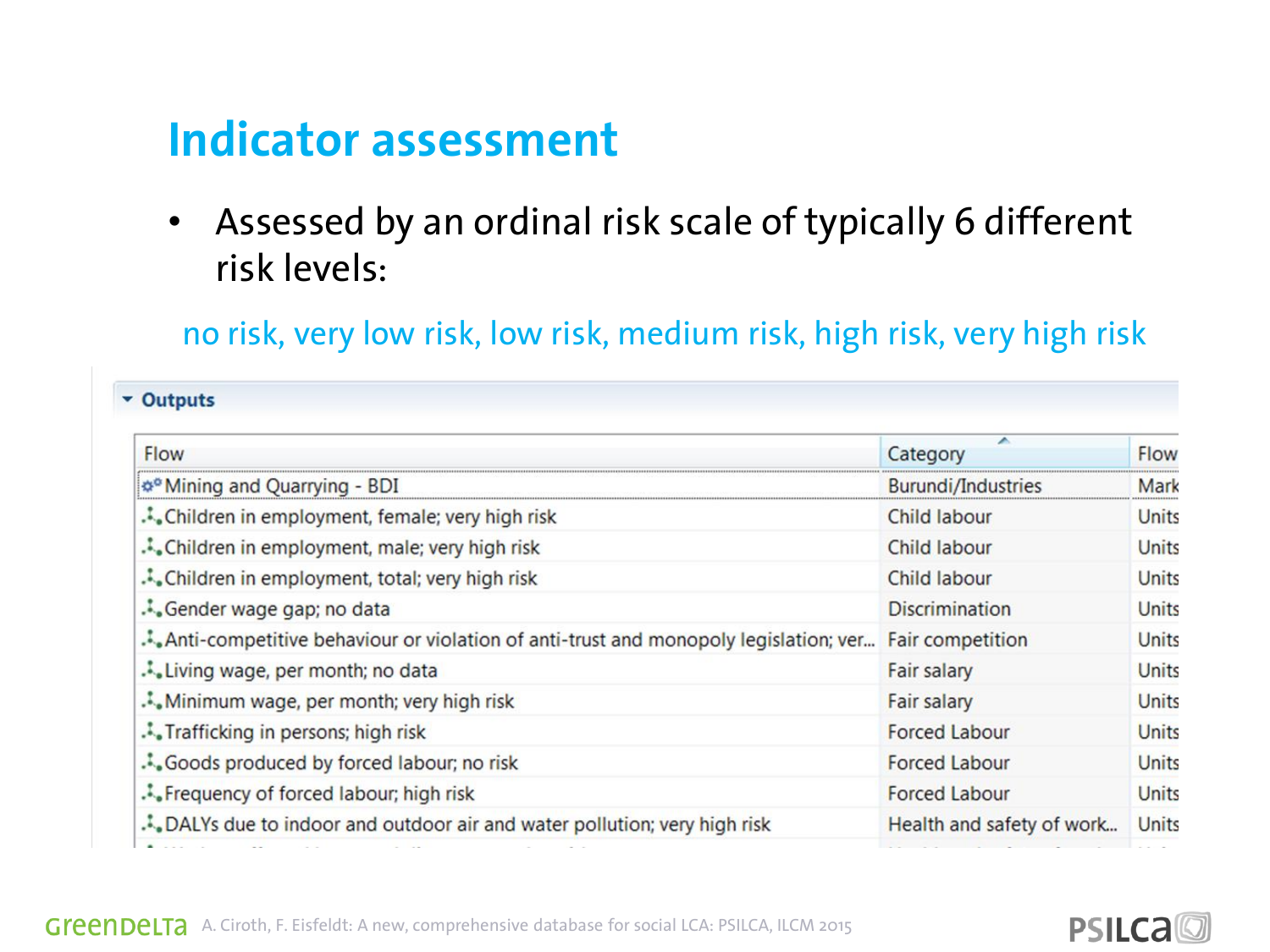#### **Indicator assessment**

- For some indicators, additionally positive aspects will be considered (e.g. *Respect of indigenous rights, Fair salary*): high opportunity, medium opportunity, low opportunity
- Evaluation of indicator risk levels is subjective  $\rightarrow$  both the indicator values and the indicator risk levels are provided
- Risk levels can be modified individually

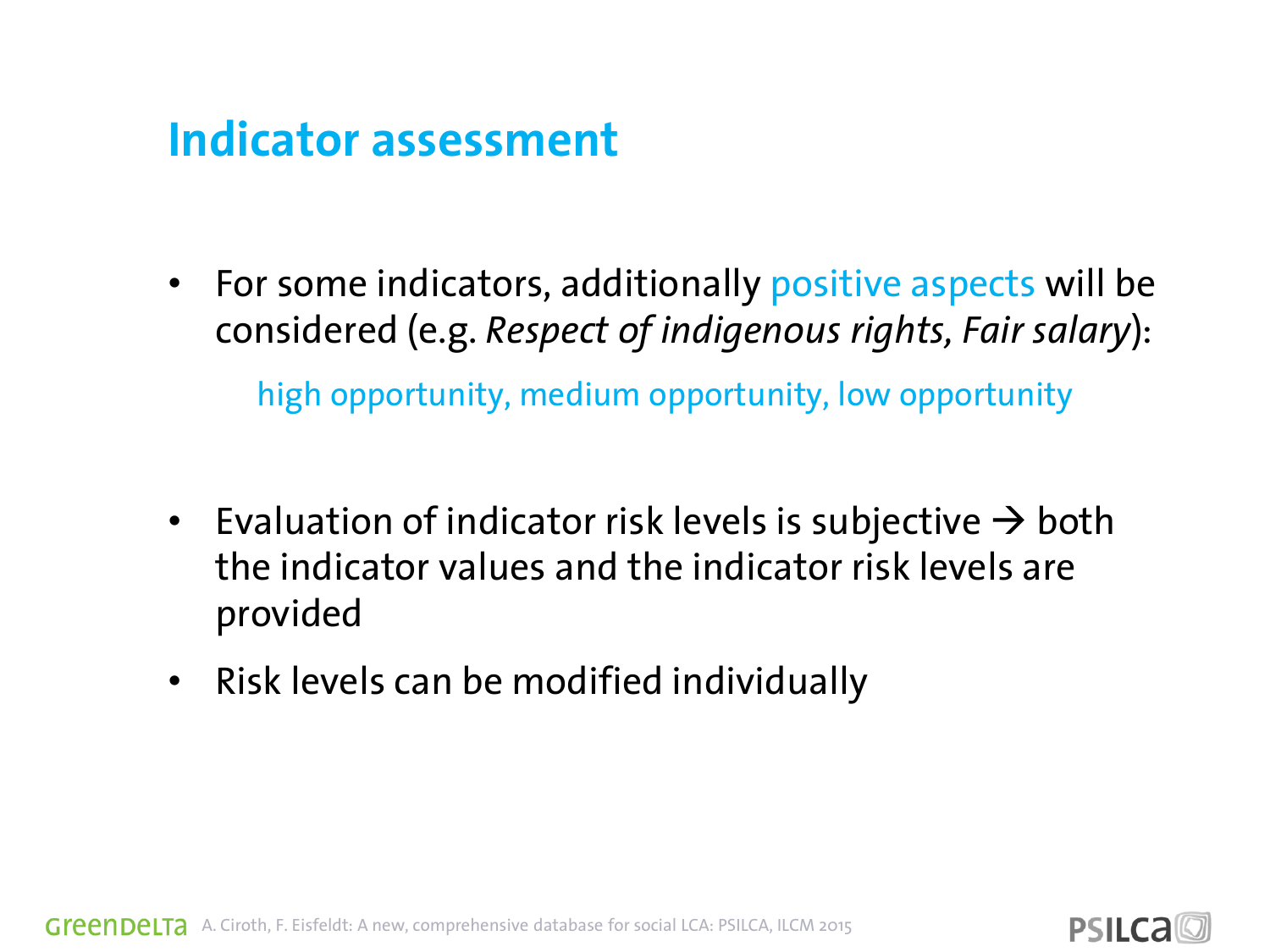### **Indicator assessment in openLCA**

#### **Social aspects**

| Source                            |
|-----------------------------------|
|                                   |
|                                   |
| Data from 2011 4 World Bank, 2014 |
|                                   |
| Data from 2013 ILOstat, 2014      |
|                                   |
| U.S. Department of State, 2014    |
|                                   |
|                                   |

#### Social indicator: Gender wage gap

| $\triangleright$ General information |                                                                                                                                                                                                                                            |  |  |  |  |
|--------------------------------------|--------------------------------------------------------------------------------------------------------------------------------------------------------------------------------------------------------------------------------------------|--|--|--|--|
|                                      | <b>Additional information</b>                                                                                                                                                                                                              |  |  |  |  |
| Unit of measurement   %              |                                                                                                                                                                                                                                            |  |  |  |  |
| Evaluation scheme                    | - 0% = no risk; 0% - <5% and 0% - >-5%= very low risk; 5% - <10% and -5% - >-10% = low risk; 10% - <20% and -10% - >-20% = medium risk; 20% - <30% and -20% -<br>$>$ -30% = high risk; $>$ =30% and <=-30 = very high risk; n.a. = no data |  |  |  |  |

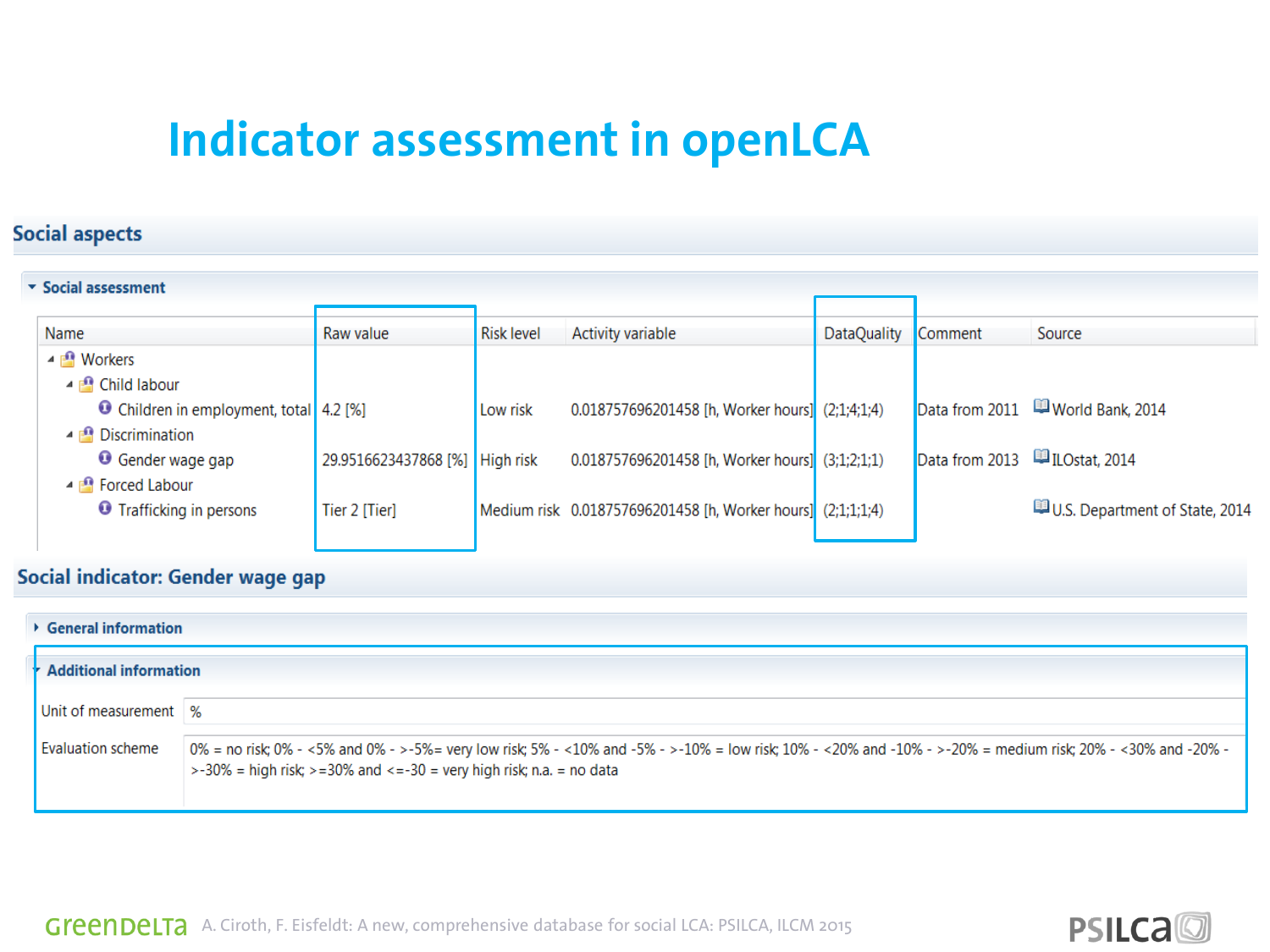### **Activity variable**

- So-called "activity variables" (Norris 2006) are necessary to describe the relevance of impacts caused by a process in a life cycle
- Worker hours are applied (initially to all indicators, also those not concerning labor conditions) (also used by Benoît-Norris et al. 2012 in SHDB) =

#### h/USD output for each process

• Further activity variables for other stakeholders are currently being assessed

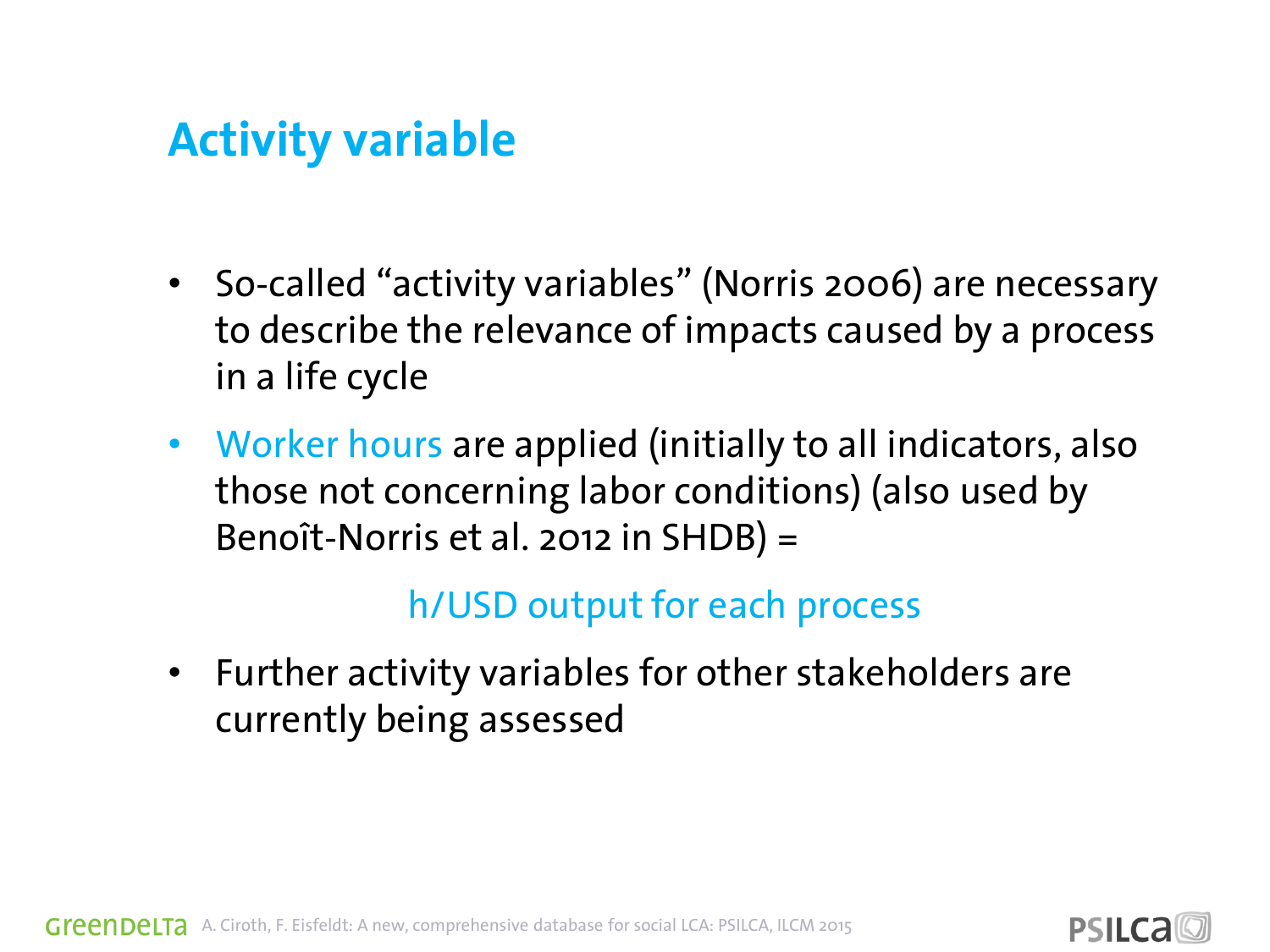## **Worker hour example, ordered, all sectors (PSILCA)**



#### **Most values range between 0.01 and 1**

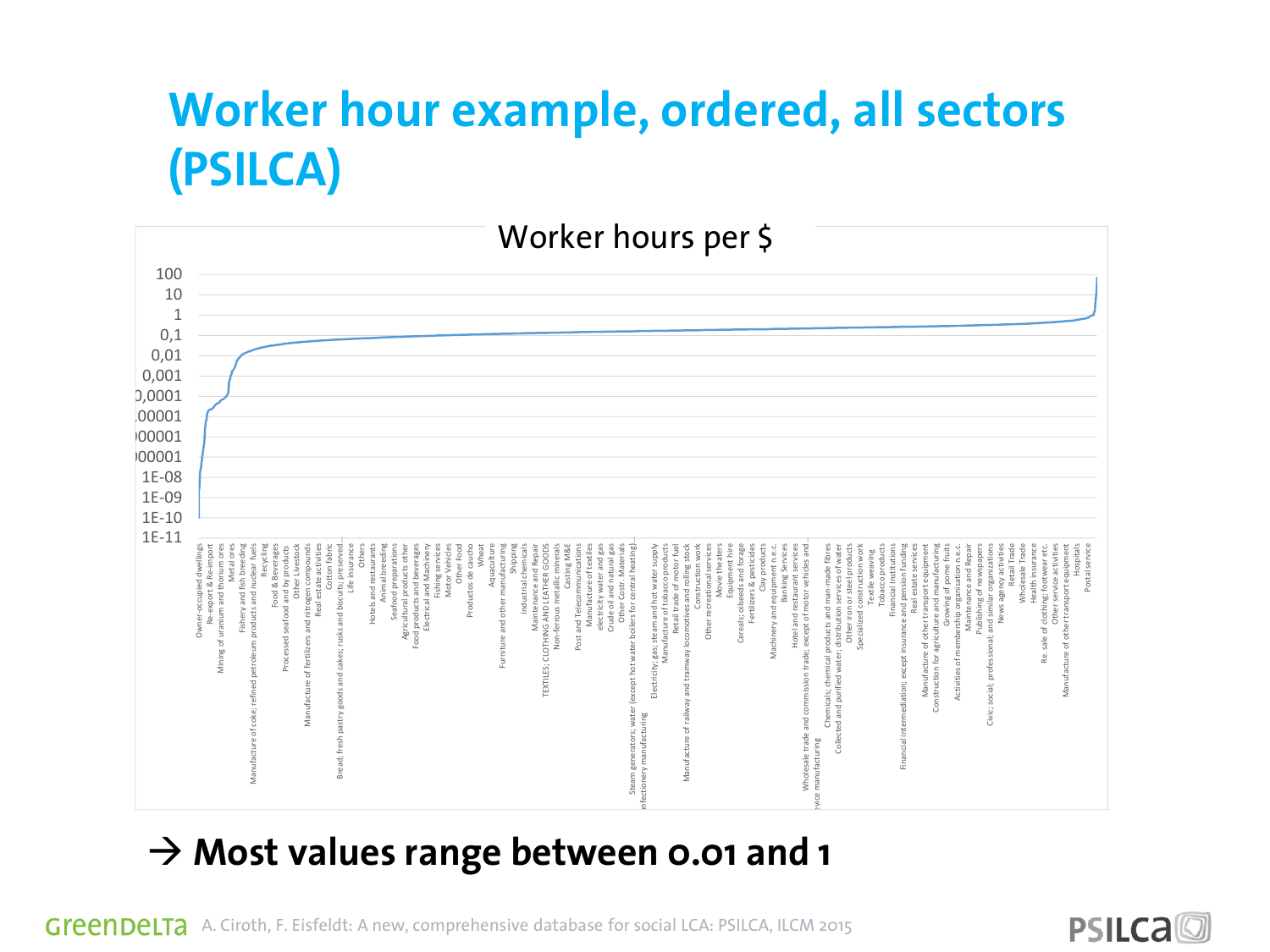# 4 Application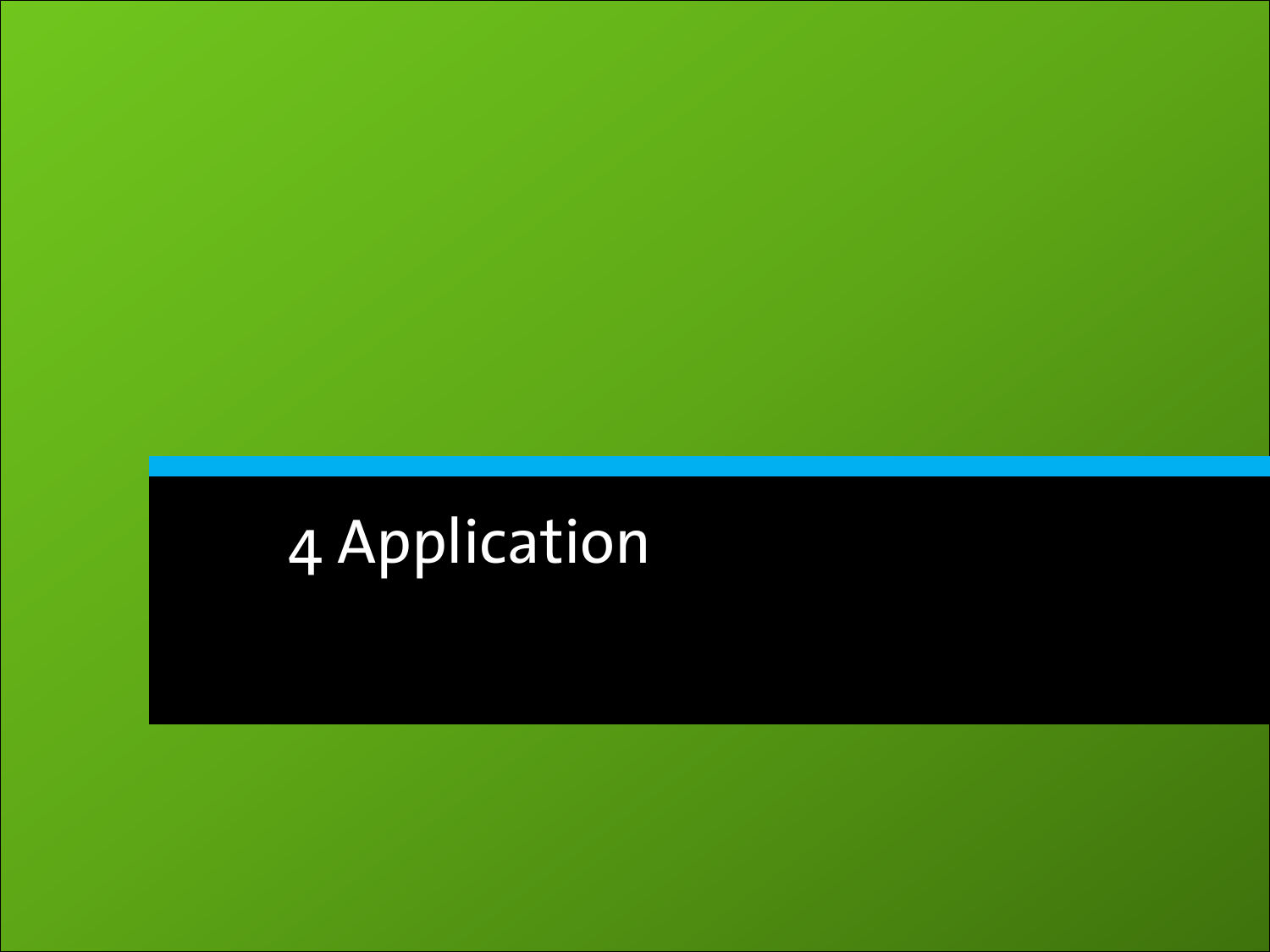## **Application**

- "Policy-type" application (Entire economy/ specific industry sector in a country is assessed)
- $\rightarrow$  Derive recommendations for political actors in key policy issues, e.g. sustainable consumption, development cooperation, legislation
- Ex.: Socially sustainable coffee import
	- Legislation for sustainable construction
- Application for hybrid cases

 $\rightarrow$  Connect specific information of foreground processes to generic information of PSILCA for background processes

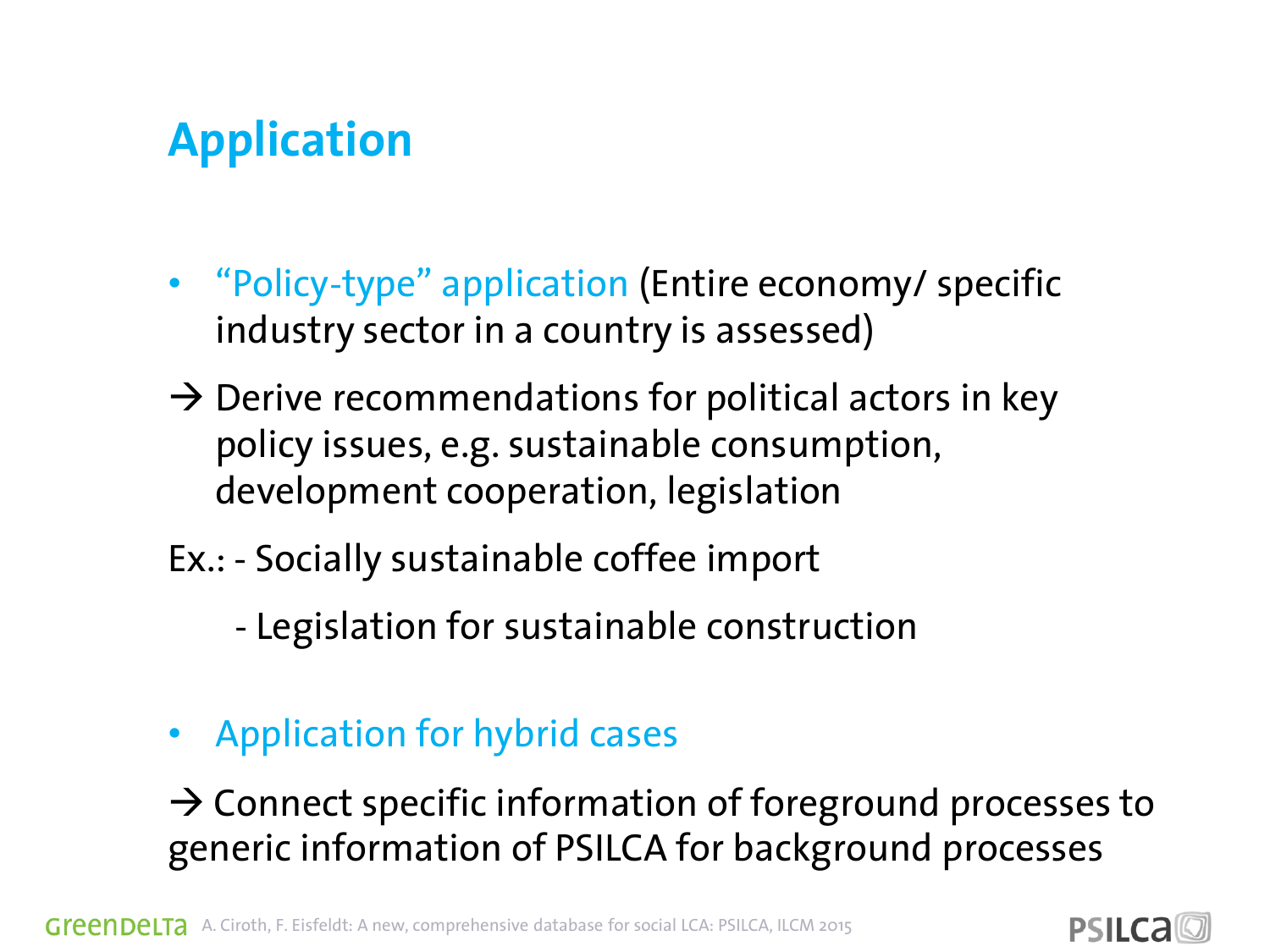# Current status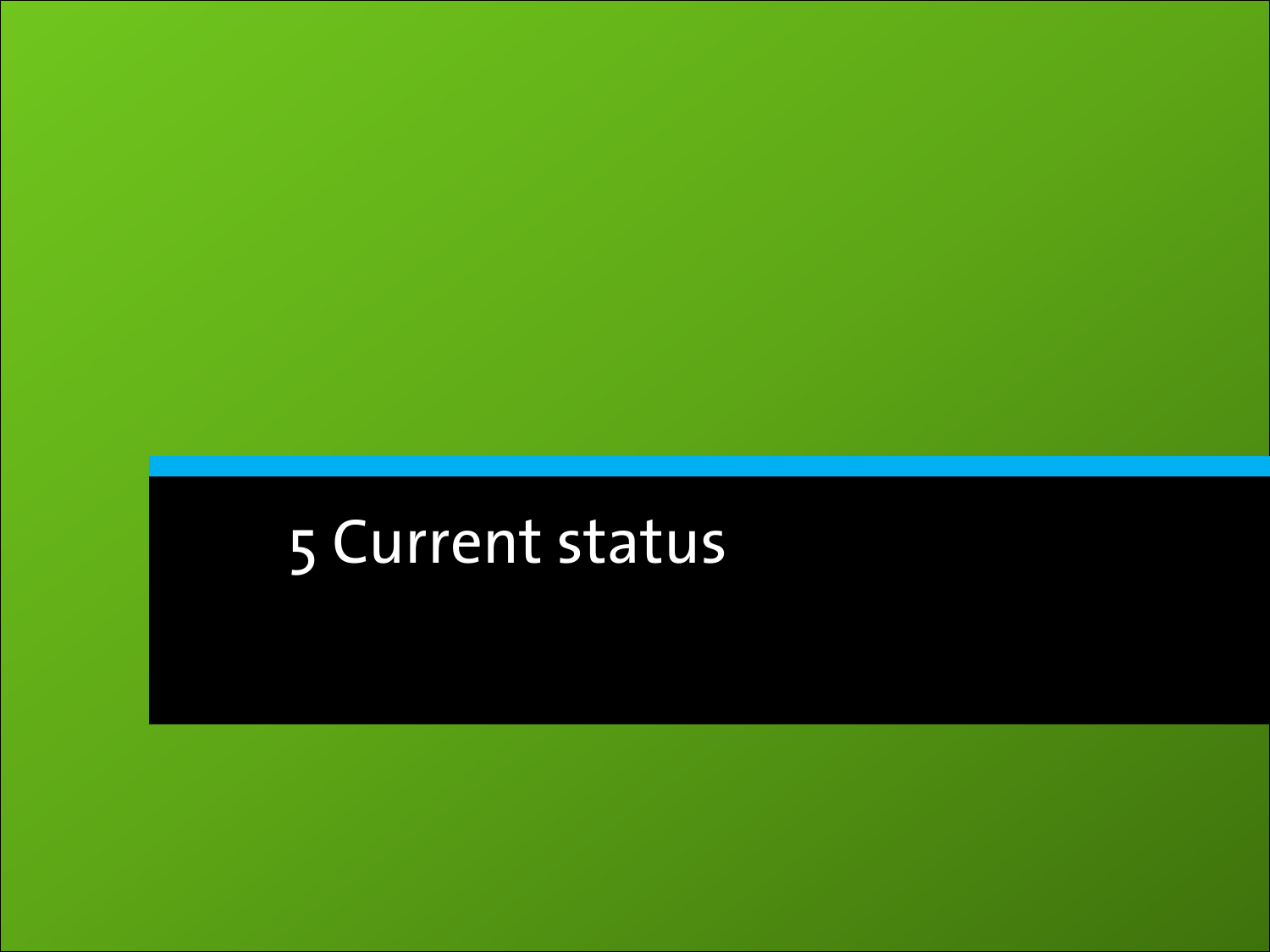### **"Interactive" database**

• Network of collaborators is created  $\rightarrow$  data collection and provision; local customer support

#### Scientific Advisory Council (SAC):

- To ensure feedback on selected approach, method and on updates of database
- User Advisory Council (UAC):
	- To provide practical feedback and to steer the database development and maintenance

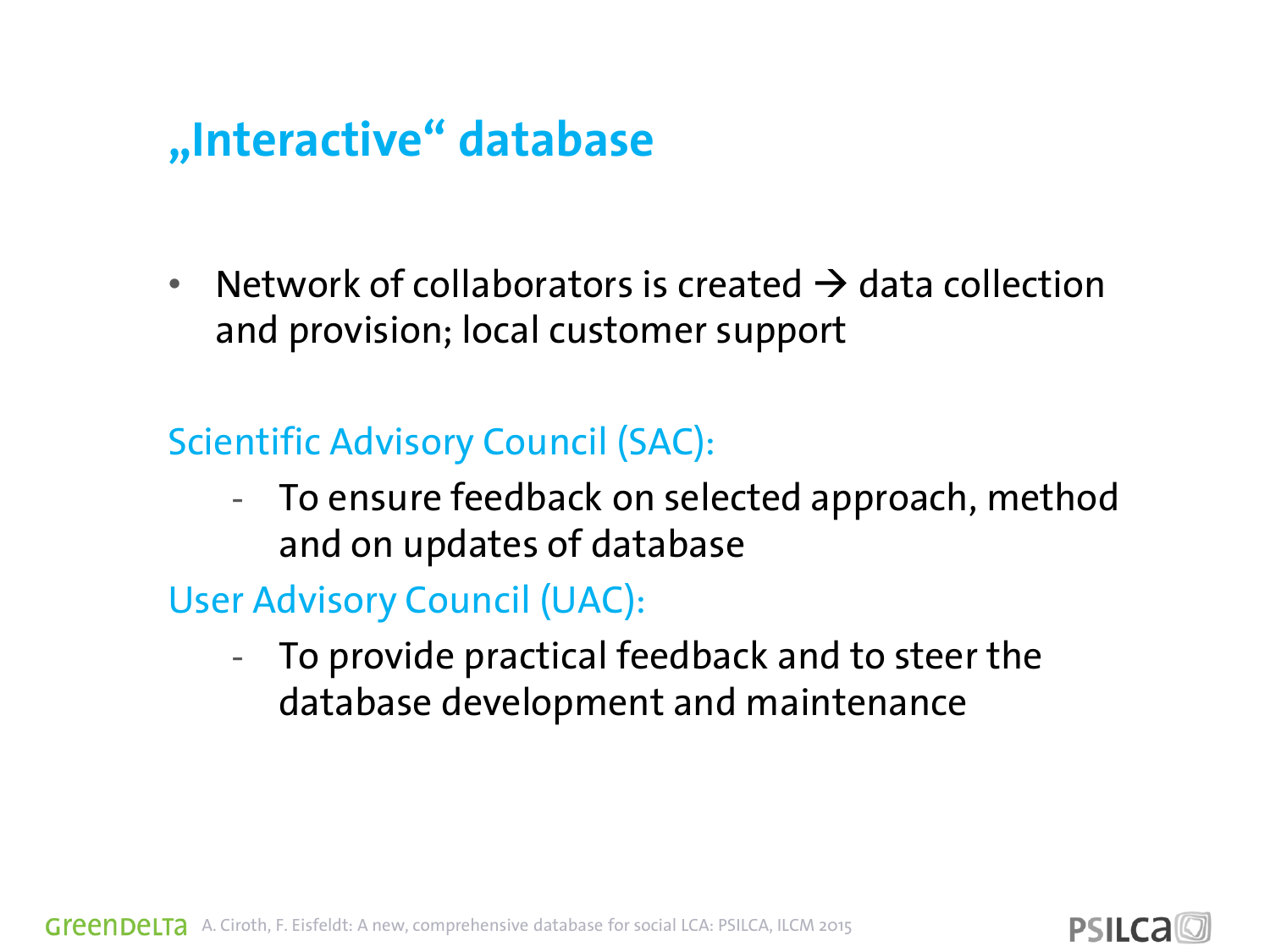#### **Outcome**

- At present PSILCA is available for openLCA
- Versions for other LCA software systems (especially SimaPro) are being prepared
- Database available in 3 different versions (Starter, Professional, Developer), distinguished by:
	- Provision of original indicator values
	- Provision of information about data quality
	- Applied cut-off-criterion

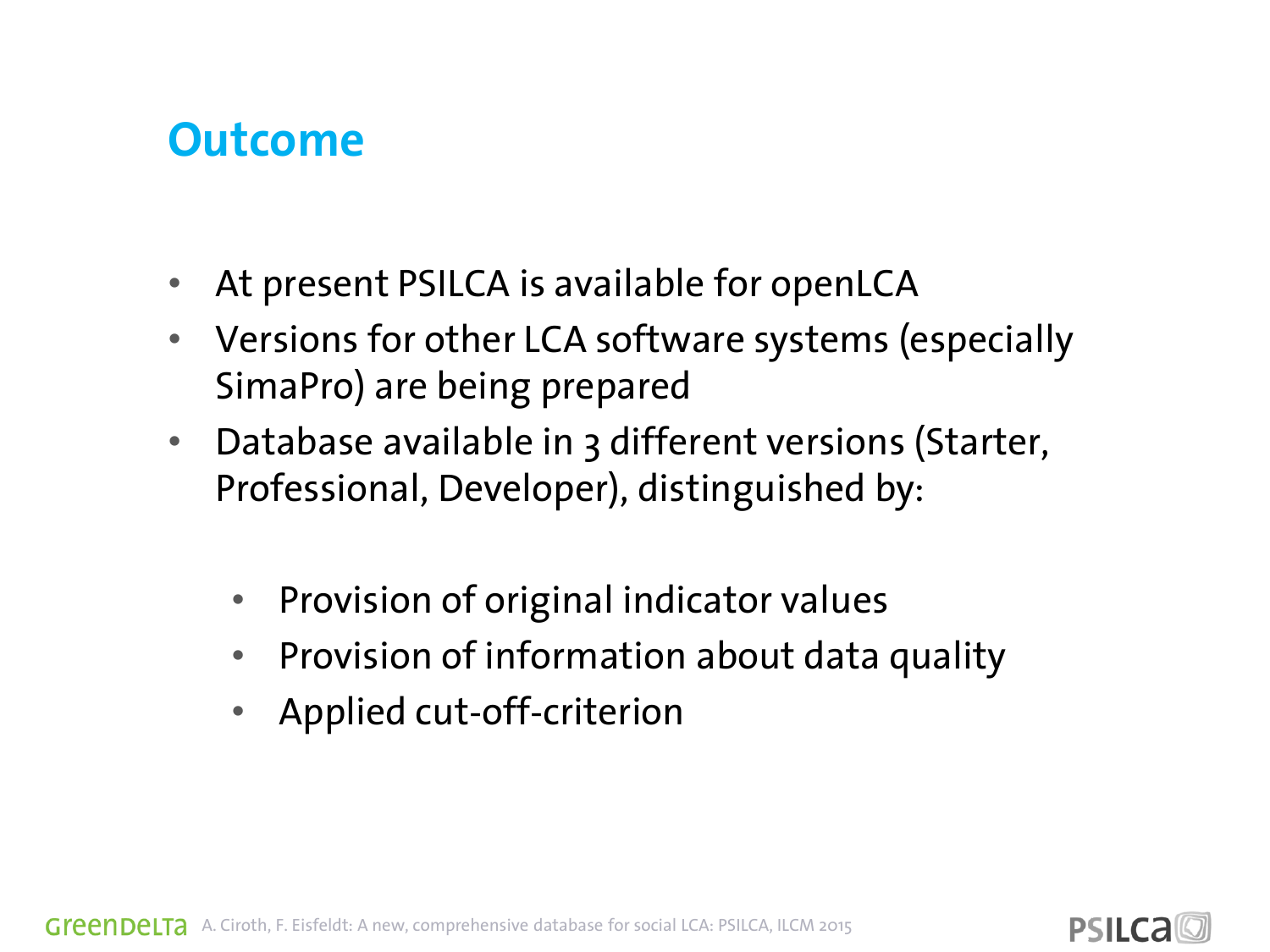# 6 Results and conclusion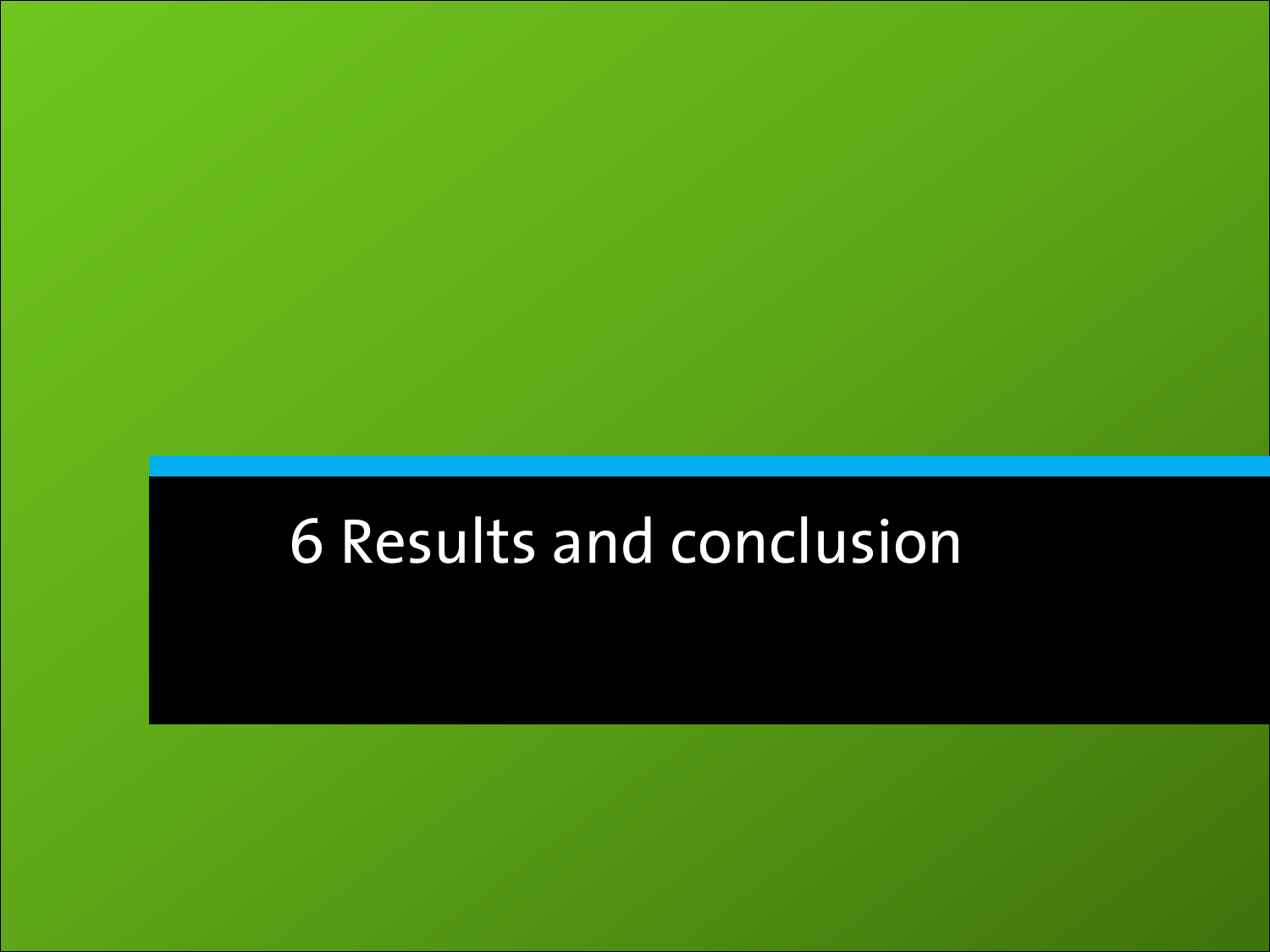### **Results**

PSILCA is one important step towards increasing data availability for social LCA;

Unique features:

- Transparent indicators
- Data quality
- Really comprehensive and up-to date MRIO database as "backbone"



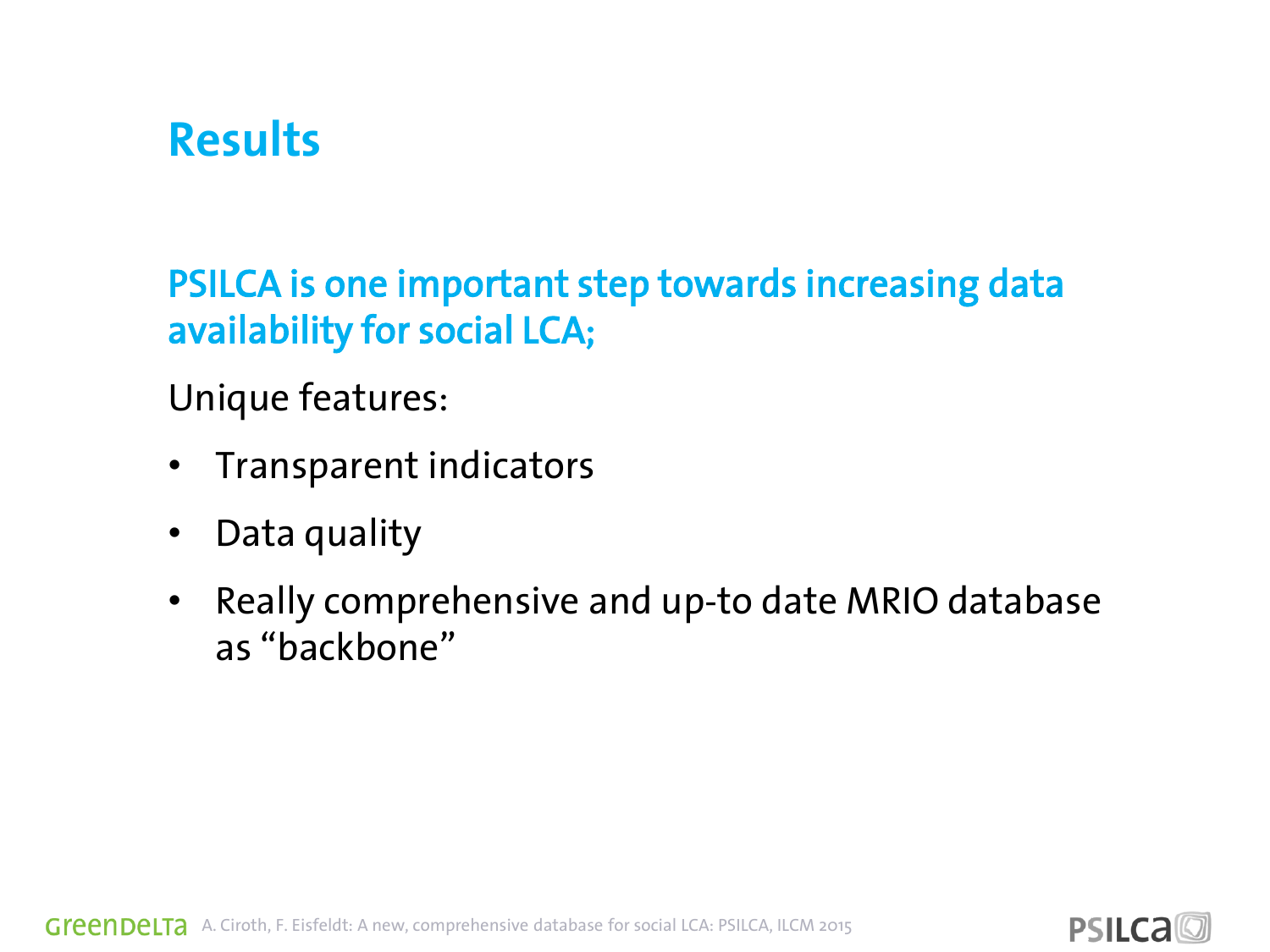#### **Results**

However, social data are more difficult to capture and to maintain  $\rightarrow$ 

• Group of external (non-GreenDelta) data collectors and evaluators established, including ENEA (Italy), Ciraig (Canada)